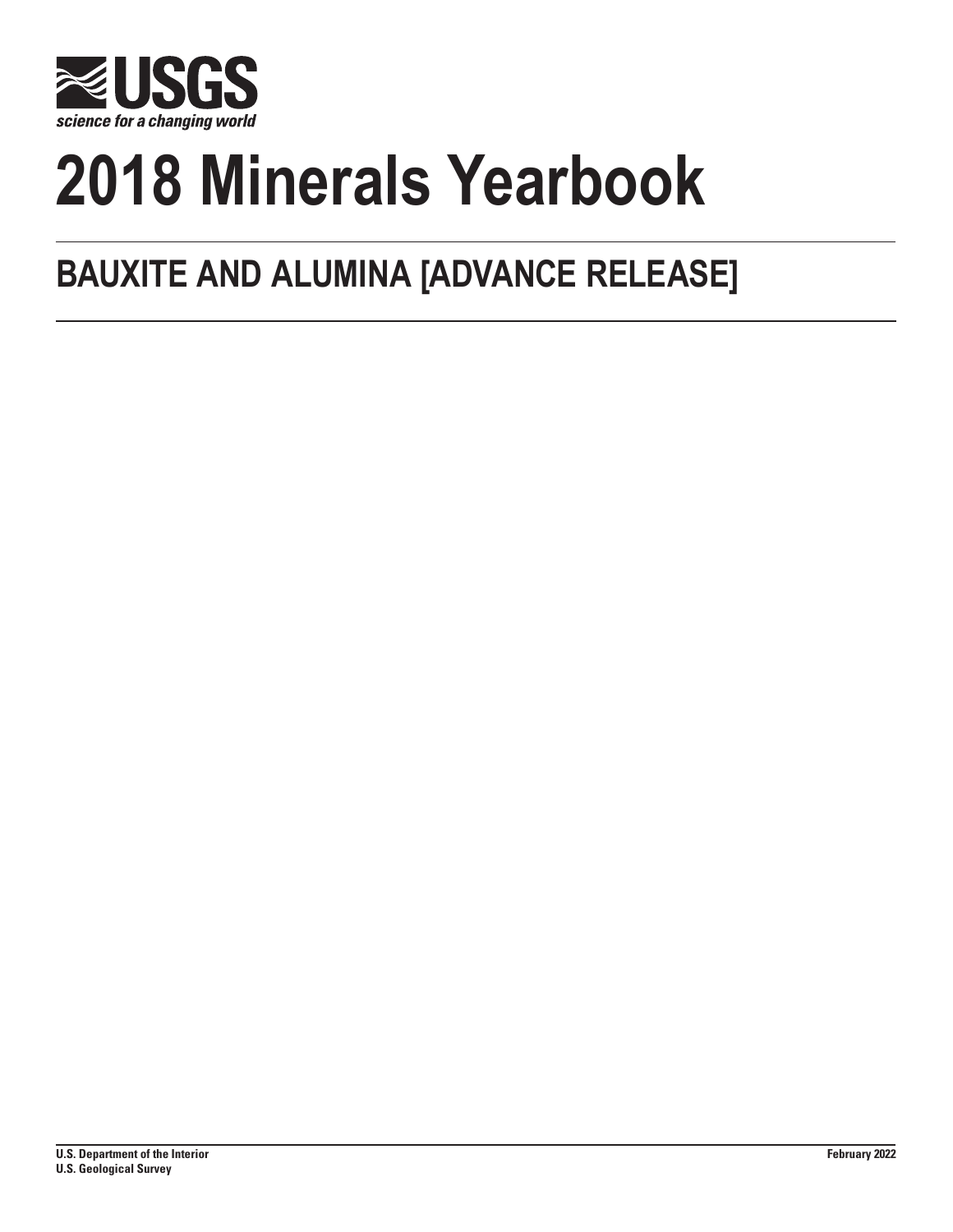## **Bauxite and Alumina**

### By E. Lee Bray

#### **Domestic survey data and tables were prepared by Susan M. Weaver, statistical assistant.**

In 2018, almost all of the 4.46 million metric tons (Mt) of bauxite consumed in the United States was imported. World production of bauxite was approximately 327 Mt (tables 1, 11); the leading producing countries were, in descending order of production, Australia, China, Guinea, Brazil, and India. U.S. production and shipments of alumina (calcined equivalent) were 1.57 Mt each and increased after declining the previous 2 years (table 2). Alumina production (calcined equivalent) increased by 10% compared with that in 2017. Alumina shipments (calcined equivalent) increased by 8% compared with those in 2017. An estimated 64% of domestic alumina consumption was for metal production. World production of alumina (calcined equivalent) was approximately 131 Mt (tables 2, 12). The leading producing countries were, in descending order of production, China, Australia, Brazil, and India.

#### **Legislation and Government Programs**

On April 6, 2018, the U.S. Department of the Treasury, in consultation with the U.S. Department of State, designated several Russian individuals and businesses for sanctions in response to activities of the Government of Russia. Among those designated were United Company RUSAL Plc, EN+ Group (which owns and controls RUSAL), and the chief executive officer of RUSAL. RUSAL owned all alumina refineries, bauxite mines, and primary aluminum smelters in Russia. All assets subject to U.S. jurisdiction of those sanctioned were frozen, and American citizens and companies were generally prohibited from doing business with sanctioned individuals or businesses. RUSAL petitioned the U.S. Department of the Treasury to remove the sanctions against its products. The U.S. Department of the Treasury authorized a winddown period until June 5, 2018, for contracts and deliveries, but payments were required to be deposited into frozen accounts in financial institutions in the United States. The winddown period was extended several times to January 21, 2019. In September 2018, the U.S. Department of the Treasury allowed companies that had imported from RUSAL in 2018 to import similar amounts in 2019 (Roh, 2018; U.S. Department of the Treasury, 2018a–c; Yang, 2018).

#### **Production**

*Bauxite.*—The United States was reliant on imports for 100% of the metallurgical-grade bauxite consumed. Small amounts of bauxite and bauxitic clays were produced in Alabama, Arkansas, and Georgia for nonmetallurgical uses, such as abrasives, cement, chemicals, proppants, and refractories. Domestic mines operated by five companies supplied less than 5% of the U.S. requirement for bauxite, and all of the bauxite that the United States required for alumina production was imported.

*Alumina.*—U.S. production of alumina (calcined equivalent), which was derived exclusively from imported metallurgicalgrade bauxite, increased by 10% in 2018 from that in 2017 to 1.57 Mt (table 2). Domestic production and consumption data for bauxite and alumina were obtained by the U.S. Geological Survey from three separate voluntary surveys. The "Alumina Production" survey was sent to both domestic alumina refineries, neither of which responded, and alumina production was estimated based on bauxite imports.

Noranda Alumina LLC (a subsidiary of New Day Aluminum LLC) completed an upgrade project at its 1.2-million-metricton-per-year (Mt/yr) refinery in Gramercy, LA, to convert 200,000 metric tons per year (t/yr) of metallurgical-grade alumina capacity to produce 800,000 t/yr of chemical-grade alumina. The upgraded production capacity would be ramped up in early 2019. Installation of new red mud filtering technology would also be part of the modernization project and would significantly expand red mud storage capacity at the refinery (Aluminium Insider, 2018b; Maltais, 2018).

Almatis Inc. produced alumina for nonmetallurgical uses at its 500,000-t/yr refinery in Burnside, LA. Alcoa Corp.'s 2.3-Mt/yr alumina refinery in Point Comfort, TX, was temporarily shut down in March 2016.

#### **Consumption**

*Bauxite.*—The "Bauxite Consumption" survey was sent to 27 operations, 15 of which responded, representing approximately 10% of the bauxite consumed for uses other than cement listed in table 4. The two refineries producing alumina in 2018 did not respond and bauxite consumption was estimated based on import data.

Total domestic consumption of bauxite increased by 3% compared with the amount in 2017 (table 1). In 2018, 82% of the bauxite consumed in the United States was refined to alumina; the remaining 18% was consumed in nonmetallurgical applications. An estimated 2.34 metric tons (t) of dried bauxite was required to produce 1 t of alumina (tables 2, 4).

*Alumina.*—Alumina consumption by domestic primary aluminum smelters was estimated from the responses to the "Aluminum" survey, which was received from three companies that operated seven primary aluminum smelters. An estimated 64% of domestic alumina consumption (net alumina imports and domestic alumina production by U.S. alumina refineries) was for metal production at primary aluminum smelters. In 2018, seven domestic primary aluminum smelters consumed 1.78 Mt of alumina, 20% more than the amount of alumina consumed in 2017. Restarts of smelting capacity at three smelters accounted for much of the increased alumina consumption compared to that of the prior year. Alcoa completed ramping up 161,400 t/yr of capacity at the 269,000-t/yr Warrick primary aluminum smelter in Evansville, IN, which was restarted in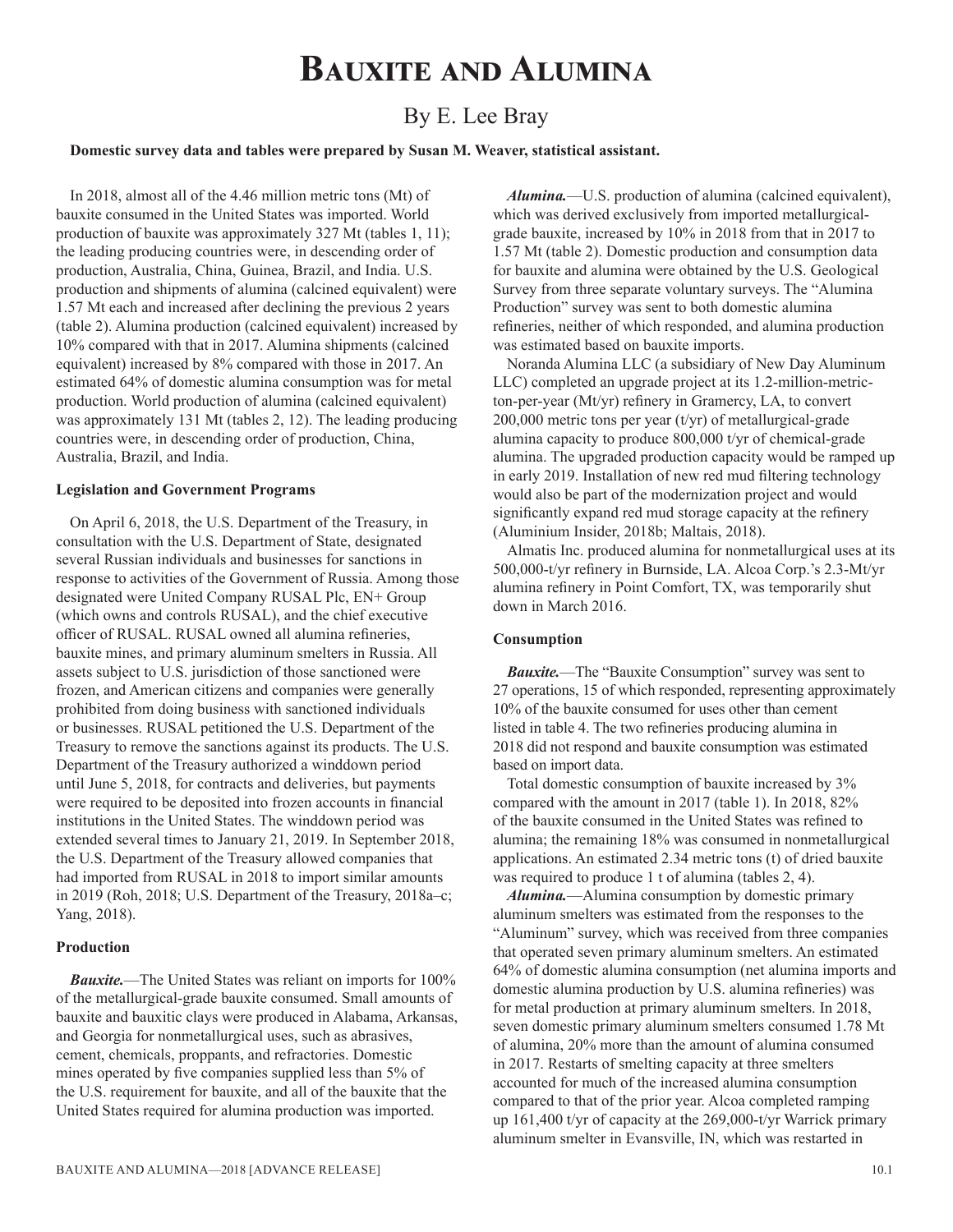December 2017 (Alcoa Corp., 2018a). Century Aluminum Co. restarted 150,000 t/yr of capacity from three potlines that had been shut down in 2015 at the 252,000-t/yr Hawesville, KY, smelter (Century Aluminum Co., 2018). In June, Magnitude 7 Metals LLC restarted 100,000 t/yr of capacity at the 263,000-t/yr primary aluminum smelter in New Madrid, MO (Matyi, 2018a). The remainder of U.S. consumption of various forms of alumina was for abrasives, chemicals, refractories, and other specialty industries.

#### **Prices**

Most metallurgical-grade bauxite was purchased under long-term contracts (and contract terms normally were not made public) or was produced by companies that owned both bauxite mines and alumina refineries. However, spot prices for metallurgical-grade alumina and specialty forms of bauxite and alumina for nonmetallurgical applications were published in trade journals.

The annual average delivered value of U.S. imports of metallurgical-grade bauxite was essentially unchanged in 2018 compared with that of 2017 (table 5). In 2018, the average value of U.S. imports of calcined alumina, including cost, insurance, and freight at U.S. ports, was 20% more than in 2017 at \$612 per metric ton (table 6). However, U.S. import values for alumina and bauxite often reflect prices established under longterm contracts or are for alumina and bauxite produced by the same company as the importing smelter or refinery, so are not necessarily reflective of global prices. Yearend price ranges, as quoted in Industrial Minerals (2018, 2019), for refractory-grade bauxite exported from China were generally lower than those at yearend 2017 (table 7).

The sanctions against RUSAL and a shutdown at the Alunorte refinery in Brazil created concerns of possible alumina shortages at many smelters and were cited as reasons for the alumina price increasing by more than 10% in the spring according to some alumina traders and industry sources. On April 13, the price for Australian alumina was reported to have increased to \$550 per metric ton from \$485 per metric ton (Lim, 2018c).

#### **Foreign Trade**

Imports of crude dry bauxite increased slightly from those in 2017 after dropping for 3 consecutive years (table 8). Imports of alumina increased by 15% and exports of alumina decreased by 40% compared with those in 2017 (table 10) as domestic primary aluminum smelters increased production. Jamaica and Brazil remained the leading sources of crude dry bauxite imports, accounting for 71% and 18%, respectively. Brazil, Australia, and Jamaica were the leading sources of alumina imports, accounting for 56%, 19%, and 9%, respectively. Mexico, Venezuela, Canada, and the Netherlands were the leading destinations for alumina exports in 2018, receiving 20%, 19%, 12%, and 10%, respectively.

#### **World Industry Structure**

*Bauxite.*—In 2018, world production of bauxite was 9% more than the revised amount in 2017, attributed mostly to significant increases of production in China (17 Mt), Guinea (10.8 Mt),

Indonesia (8.1 Mt), and Jamaica (1.8 Mt) that were partially offset by decreased production in Brazil (9.1 Mt), Australia (3.0 Mt), and Malaysia (1.5 Mt) (table 11). Total mine production of 327 Mt was estimated from 26 countries. The leading producers of bauxite, in decreasing order of production, were Australia, China, Guinea, Brazil, and India. These countries accounted for 84% of total world production; Australia and China together accounted for 51% of the world's production.

*Alumina.*—World production of alumina increased slightly in 2018 compared with that of 2017 (table 12). Increased production in China, India, and Jamaica was partially offset by decreased production in Brazil and Venezuela. Although there was production in 25 countries, the 4 leading producing countries (China, Australia, Brazil, and India, in descending order of production) accounted for 82% of world production. China and Australia accounted for 55% and 16%, respectively, of world alumina production.

#### **World Review**

*Australia.*—Bauxite production decreased by 3% (3.02 Mt) and alumina production was essentially unchanged compared with that in 2017. Decreased bauxite production was attributed to a labor dispute which lasted about 8 weeks. On August 8, approximately 1,600 employees represented by the Australian Workers' Union at three alumina refineries and two bauxite mines in Western Australia went on strike. The capacities of the Kwinana, Pinjarra, and Wagerup refineries were 2.2 Mt/yr, 4.2 Mt/yr, and 2.6 Mt/yr, respectively. The Huntly Mine capacity was 26 Mt/yr and the Willowdale Mine capacity was 10 Mt/yr. The mines and refineries were operated by Alcoa (60%) as part of its joint venture with Alumina Ltd. (40%). Production continued by approximately 1,900 employees not participating in the strike. On September 7, the striking workers voted against a contract proposed by the management but on September 28, they ended the strike (Alcoa Corp., 2018b; Alumina Ltd., 2018b; Faye, 2018; Lim, 2018a; Mok, 2018d).

Rio Tinto plc continued construction of the Amrun Mine in Queensland and made the first shipment of bauxite from the mine in December. Completion of the 22.8-Mt/yr bauxite mine was scheduled for March 2019. The bauxite would be shipped through the Port of Cape York and upgraded port facilities would increase export capacity by about 10 Mt/yr. Production from the Amrun Mine would replace production from the East Weipa Mine about 40 kilometers (km) away which was nearing the end of its reserves (Joanna Lim, 2019).

Metro Mining Ltd. started production from the Bauxite Hills Mine in Queensland in April. By August, the mine was producing at a rate of 2.4 Mt/yr. The mine was scheduled to reach a production rate of 3.5 Mt/yr in 2019. Further capacity expansion to 6 Mt/yr was planned by yearend 2021. The bauxite deposit reserves were reported to be 109.5 Mt (Lee, 2018; Metro Mining Ltd., 2018, 2019).

*Brazil.*—Bauxite production decreased by 24% (9.12 Mt) and alumina production decreased by 26% (2.91 Mt) compared with the revised amounts in 2017. Decreased bauxite and alumina production was attributed to environmental regulators' order to Norsk Hydro ASA to temporarily shut down one-half of the 6.3-Mt/yr capacity of the Alunorte alumina refinery (Barcarena,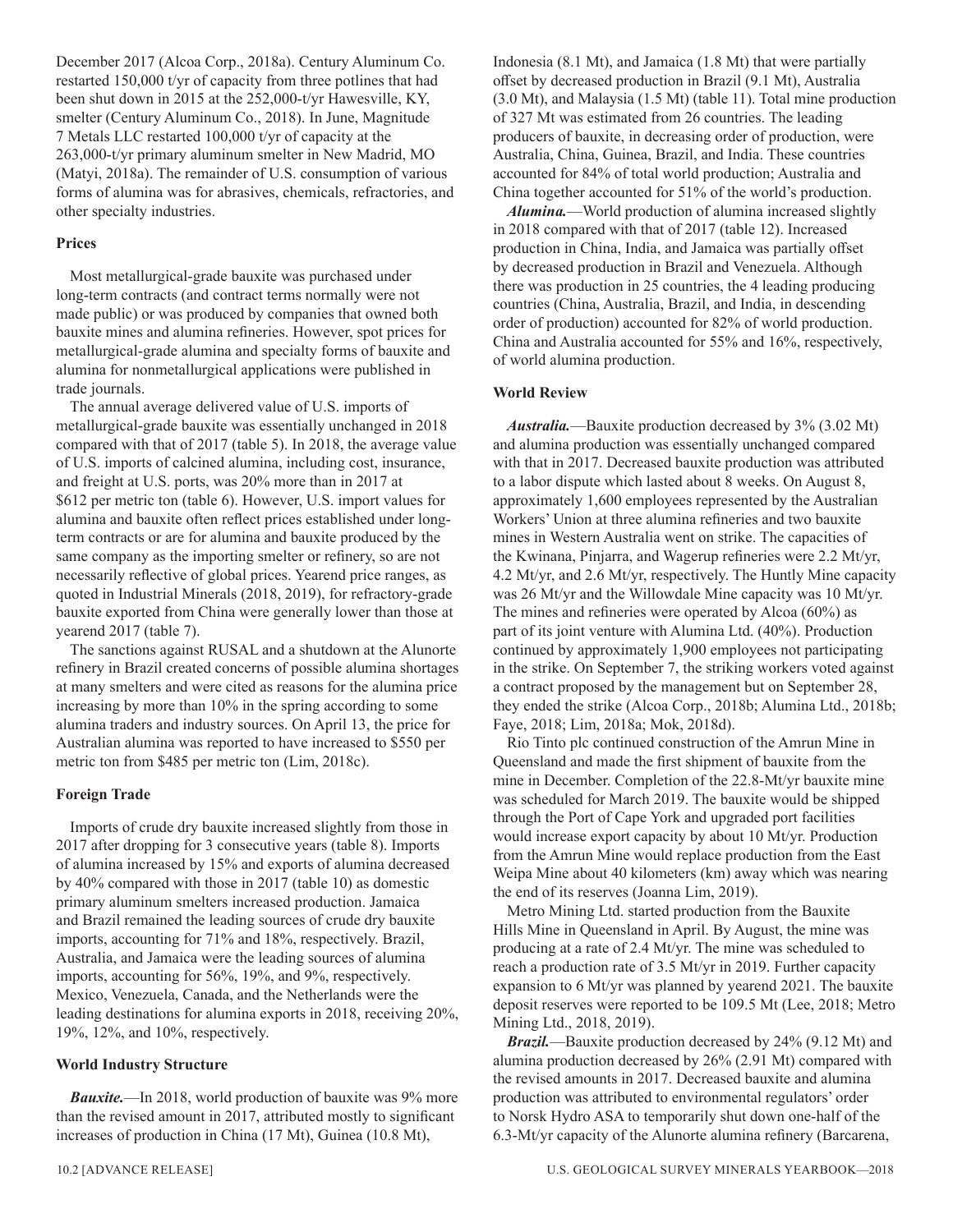Para State) on February 27. Heavy rainfall on February 16 and 17 resulted in high water levels in one of the refinery's waste disposal impounds. Monitoring of the impounds did not detect any leakage or failure, but the water level in one impound reached a dangerous point, prompting the order to shut down some production. On February 28, regulators also ordered Norsk Hydro to stop using one of the two tailing impounds at the 9.9-Mt/yr mine located approximately 250 km west of the refinery because of high water levels after the heavy rainfall. On October 3, the mine and refinery shut down all capacity for a few weeks when the red mud impoundment reached its maximum capacity. However, production was restarted at onehalf of the capacity at the end of October when permits to use a new impoundment and filter press were issued. At yearend, the mine and refinery were producing at one-half of capacity while the company waited for approval to restart the other one-half of capacity. Norsk Hydro also shut down 230,000 t/yr of capacity at the adjacent 460,000-t/yr Albras primary aluminum smelter in April citing a shortage of alumina resulting from the refinery shutdown (Lim, 2018b, d; Norsk Hydro ASA, 2018a–d).

An expansion project, started in 2016, was completed at the Juruti Mine, increasing capacity to 6.5 Mt/yr from 5.7 Mt/yr. The mine was a joint venture of Alcoa (60%) and Alumina Ltd. (40%) (Alumina Ltd., 2018a, p. 8, 26, 28; 2019, p. 19).

*Canada.*—Orbite Technologies Inc. was repairing equipment that failed during trial production from its high-purity alumina refinery in Cap-Chat, Quebec. Trial production from the 3-metric-ton-per-day plant was halted in March after 2 months owing to equipment issues. Inspection of the plant's calciner identified problems with the heating system. As a result of the shutdown and equipment issues, Orbite filed for protection under the Bankruptcy and Insolvency Act in April. In addition to high-purity alumina, Orbite's plant was designed to produce gallium, iron oxide, rare-earth elements, and high-purity silica from high-alumina clay (Orbite Technologies Inc., 2017, 2018).

*China.*—Alumina production increased by 5% (3.51 Mt) to 72.5 Mt, compared with that in 2017 (table 12). The increased production was attributed to production from new capacity and restarts of capacity at several refineries that had been temporarily shut down to comply with environmental regulations. Alumina capacity at yearend 2018 was estimated to be 83.4 Mt/yr, a 3% increase from 81 Mt/yr at yearend 2017. Approximately 73.5 Mt/yr of capacity was in use at yearend. Although new capacity was added, some startups were delayed until permits were issued and because of limited bauxite supplies at some refineries in the northern part of the country. Many of the new alumina refineries under construction or planned for construction were located in port cities rather than adjacent to inland bauxite deposits. Stricter enforcement of environmental regulations and decreasing quality of bauxite reserves discouraged new refineries in many inland cities while availability of abundant bauxite imports made port locations more attractive. China imported 511,000 t of alumina, 82% less than the 2.86 Mt imported in 2017. The leading sources of alumina imports, in descending order, were Australia (49%) and Indonesia (12%). China exported 1.46 Mt of alumina in 2018 compared with 56,000 t in 2017, as the alumina price in the world market increased in response to refinery shutdowns in Australia and Brazil. China imported 82.6 Mt of bauxite, 20% more than the 68.6 Mt imported in 2017. The leading sources of bauxite imports, in descending order, were Guinea (46%), Australia (36%), and Indonesia (9%). Imports from Australia, Guinea, and Indonesia increased by 4.29 Mt (17%), 10.6 Mt (38%), and 6.25 Mt (483%), respectively, compared with those in 2017, accounting for the increased imports. These increases were partially offset by decreased imports from Brazil (by 1.71 Mt), India (by 1.47 Mt), and Malaysia (by 4.22 Mt) (China Metal Market—Alumina and Aluminum, 2018g, i, j, 2019c, d; Mok, 2018b).

The Government of China ordered alumina refineries and aluminum smelters in certain regions to shut down 30% of capacity from November 15, 2017, until March 15, 2018. The order to shut down capacity cited environmental concerns about pollution produced by refineries, smelters, and powerplants during the winter. Refineries and smelters in 31 cities, mainly in the central and eastern Provinces, were affected by the order. When the restrictions expired, some of the capacity affected by the policy was restarted. The Government instituted a similar shutdown from October 1, 2018, to March 31, 2019, to reduce pollution during the winter, requiring alumina refineries and aluminum smelters in 26 cities to close 30% of their capacity (Hotter, 2017; Mok, 2017a, 2018a; China Metal Market— Alumina and Aluminum, 2018a, h, k).

**Guangxi Zhuang Autonomous Region.**—The Nanning municipal government announced a ban on new bauxite mines with less than 300,000 t/yr of capacity. Environmental reasons were cited for the ban. Bauxite reserves in the area were estimated to be 147 Mt (Leung, 2018b).

Jingxi Tiangui Aluminum Co. Ltd. continued construction on an alumina refinery in Jingxi. The 800,000-t/yr refinery was expected to be completed by yearend and further expansion to 2.5 Mt/yr was planned. Construction of the refinery started in September 2017 (China Metal Market—Alumina and Aluminum, 2018f).

In September, Guangxi Huasheng New Material Co. Ltd. started construction of a 2-Mt/yr alumina refinery in Fangchenggang. The refinery was scheduled to be completed by April 2020. Expansion of the alumina refinery to 4 Mt/yr and an adjacent 1-Mt/yr aluminum smelter, rolling mill, and captive coal-fired powerplant were also planned and would be completed in 2022. Aluminum Corp. of China Ltd. (Chinalco) owned 51% of the joint venture with several other partners (China Metal Market—Alumina and Aluminum, 2017a, 2018f; Leung, 2018a).

**Guizhou Province.**—Guizhou Galuminium Aluminum Co. Ltd. was expanding the capacity of its alumina refinery in Qingzhen to 1.5 Mt/yr from 800,000 t/yr. The project was scheduled for completion by yearend 2019. Further expansion to 2.7 Mt/yr was planned but construction was not scheduled. China Power Investment Corp. (CPI) started production from the Wachangping Mine in May. The capacity of the underground bauxite mine was 1 Mt/yr, which would supply an alumina refinery in Zunyi that started production in September. Capacity of the alumina refinery was approximately 500,000 t/yr (China Metal Market—Alumina and Aluminum, 2018c, 2019a).

**Henan Province.**—In July, Henan Xiangjiang Wanji Co. Ltd. shut down 800,000 t/yr of capacity at its 2.4-Mt/yr alumina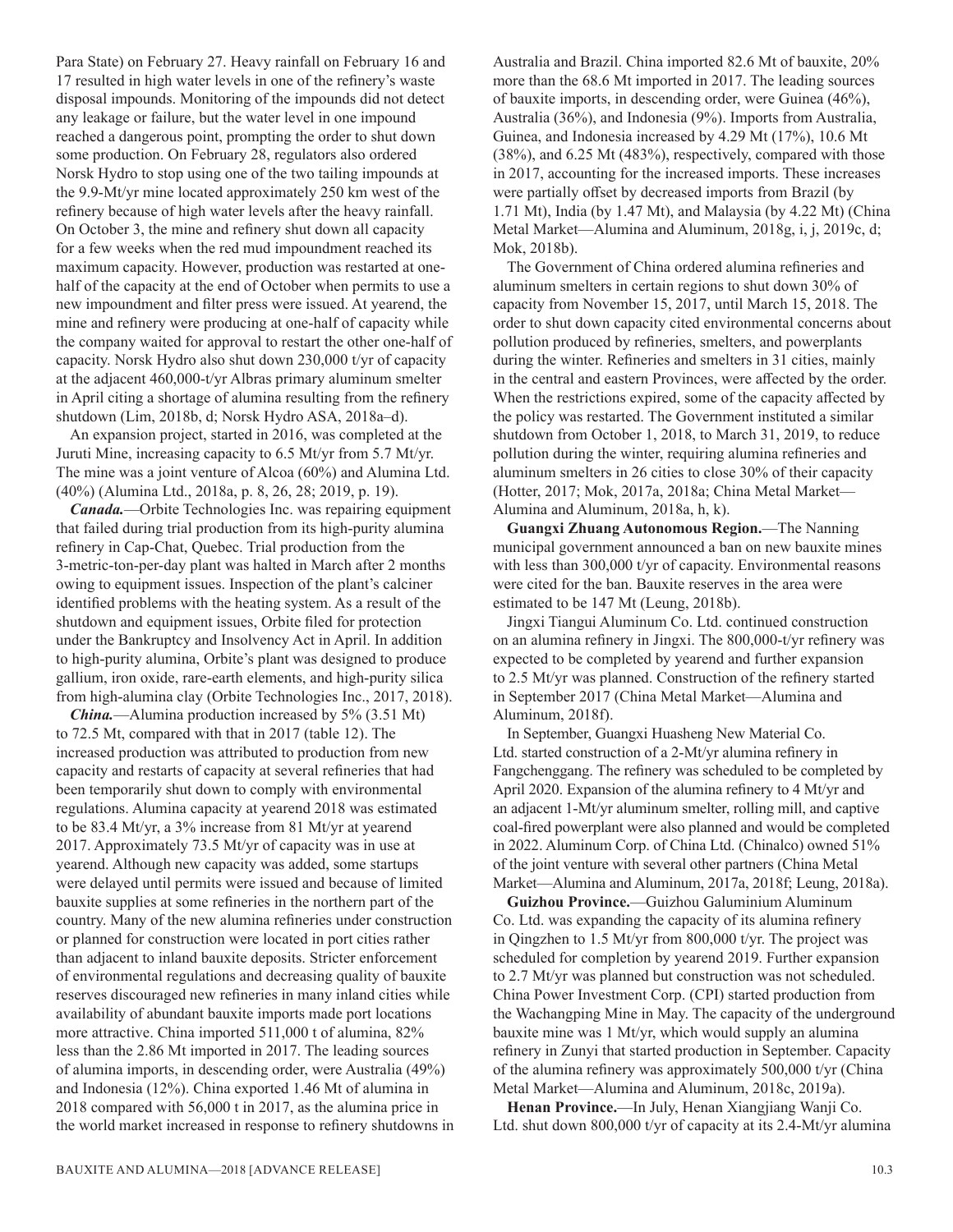refinery. A reason was not cited for the shutdown (China Metal Market—Alumina and Aluminum, 2018d).

**Liaoning Province.**—In March, Bosai Minerals Group Ltd. started construction of an alumina refinery in Gaizhou. The capacity of the refinery would be 2.5 Mt/yr and completion was expected by October 2019. The refinery would consume bauxite from a mine in Ghana owned by Bosai (China Metal Market— Alumina and Aluminum, 2018b; Mok, 2018a).

Jingoutou Development Co. Ltd., Jinzhou Port Co. Ltd., and CPI were building an alumina refinery in Jinzhou. Construction of the first phase started in October and was scheduled to be completed in June 2020. Full capacity was expected to be 10 Mt/yr when the project was completed. Capacity of the first phase was estimated to be 2.5 Mt/yr (China Metal Market— Alumina and Aluminum, 2018c).

**Shandong Province.**—Shandong Weiqiao Group Ltd. completed construction of a 1.2-Mt/yr expansion of its refinery during the year, but startup was delayed. A company spokesperson said that a startup date had not been set by yearend. Market sources said that permits for startup had not been issued before yearend (Mok, 2018b). East Hope Group Ltd. expanded its alumina refinery in Jinzhou, Lingshi County, to 2 Mt/yr from 1 Mt/yr. The new capacity was started in October (China Metal Market—Alumina and Aluminum, 2018c).

**Shanxi Province.**—Shandong Xina Group Ltd. was increasing capacity of its alumina refinery in Xiaoyi to 3 Mt/yr from 1.8 Mt/yr. Production from some of the new capacity started in September and further expansion to 4.2 Mt/yr was planned but a construction schedule was not available. In October, Shandong Chipping Xinfa shut down production from 1.4 Mt/yr of capacity at the 2.8-Mt/yr Jiaokou refinery, citing a shortage of bauxite. In September, East Hope started production from a new alumina refinery with approximately 1.2 Mt/yr of capacity in Jinzhong (China Metal Market—Alumina and Aluminum, 2018e, f; Mok, 2018b, c).

*Côte d'Ivoire.*—Lagune Exploitation Afrique Ltd. was developing a bauxite mine near Benene. The mine capacity was 750,000 t/yr from a deposit with 34.5 Mt of reserves. Further development to construct an alumina refinery was being considered (Mieu, 2018).

*Guinea.*—Bauxite production increased by 23% (10.8 Mt) compared with that in 2017 and by 250% (40.7 Mt) compared with that in 2015 (table 11). Increased bauxite production was attributed partially to the restart of the 2.1-Mt/yr bauxite mine adjacent to the 650,000-t/yr alumina refinery at Friguia which was restarted in May. RUSAL shut down the refinery in 2012 owing to low alumina prices. The refinery produced at one-half of its 650,000-t/yr capacity, and RUSAL reported producing 182,000 t of alumina by yearend. However, RUSAL planned to produce alumina at a rate of 550,000 to 600,000 t/yr once rampup was completed by midyear 2019. RUSAL also started shipments of bauxite from the Dian-Dian Mine. The capacity of the new mine was 3 Mt/yr and further expansion to 9 Mt/yr was planned for completion in 2021 (Blamey, 2018; Flaws, 2018; United Company RUSAL Plc, 2018, 2019).

Alufer Mining Ltd. [Guernsey (United Kingdom)] completed construction of the 5.5-Mt/yr Bel Air Mine and production started in June. The first shipment of bauxite was made in

August from a nearby port facility constructed as part of the project. Construction of the mine started in January 2017 (Alufer Mining Ltd., 2018).

Guinea Alumina Corp., a subsidiary of Emirates Global Aluminium PJSC (EGA) (United Arab Emirates), continued development of a 12-Mt/yr bauxite mine in the Boke region and at yearend construction was 75% complete. Trial production started with shipments to EGA's new alumina refinery in the United Arab Emirates, and commercial production was scheduled to start in the second half of 2019. Construction of support facilities at the port in Kamsar were completed in 2016 (Emirates Global Aluminium PJSC, 2018a; Radford, 2018).

In October, Aluminum Corp. of China (Chalco) started construction of a 12-Mt/yr bauxite mine in Boffa. In June, a joint-venture agreement was signed between Chalco (95%) and the Government of Guinea (5%) for the bauxite deposit which had resources of 1.75 billion metric tons grading 39.1% alumina. Further expansion to 40 Mt/yr was planned, and the mine life was expected to be at least 60 years. Production from the mine was expected to start in December 2019 (Leung, 2018a).

Alliance Minière Responsable SAS and SMB Winning Consortium (a joint venture among Hongqiao Group Ltd., Shandong Yantai Port Corp., United Mining Supply plc, and Winning International Group Ltd.) continued a feasibility study to develop a bauxite deposit in the Boke region. Initial mine capacity would be 5 Mt/yr and expansion to 10 Mt/yr was planned. A construction schedule was not available (China Metal Market—Alumina and Aluminum, 2017b; Alliance Minière Responsable SAS, undated).

*India.*—Production of alumina increased by 6%, and bauxite production increased slightly compared with production in 2017 (tables 11, 12). Vedanta Resources Ltd. (United Kingdom) increased alumina production at the 1.25-Mt/yr Lanjigarh alumina refinery by about 20% compared with that in 2017. Streamlined processes were cited as the reason for increased production (Vedanta Resources Ltd., 2018a, p. 10; 2018b, p. 9; 2019, p. 12).

National Aluminium Co. Ltd. (Nalco) continued expanding the capacity of its alumina refinery in Damanjodi to 3.28 Mt/yr from 2.28 Mt/yr. Preliminary site work started in December 2017 with completion expected in April 2021. Nalco also started development of the Pottangi bauxite deposit after being granted mining rights from the Odisha State government in 2016. Completion of the mine was expected in April 2022 (National Aluminium Co. Ltd., 2018, p. 4).

Hindalco Industries Ltd. started construction of an expansion project on the Utkal alumina refinery. Capacity would increase to 2 Mt/yr from 1.5 Mt/yr. Completion was expected by yearend 2020 (Hindalco Industries Ltd., 2018).

Anrak Aluminium Ltd. continued to seek bauxite for its 1.5-Mt/yr alumina refinery in Rachapalle, Andhra Pradesh State, that was completed in 2013 but had never started production. The refinery also had a captive 225-megawatt powerplant. The refinery was built to consume bauxite from Andhra Pradesh Mineral Development Corporation Ltd.'s (APMDC) Jerella deposit in Andhra Pradesh State, but APMDC had not received the necessary permit to start mining. In April 2017, the government of Andhra Pradesh State canceled the bauxite supply agreement between APMDC and Anrak. Anrak was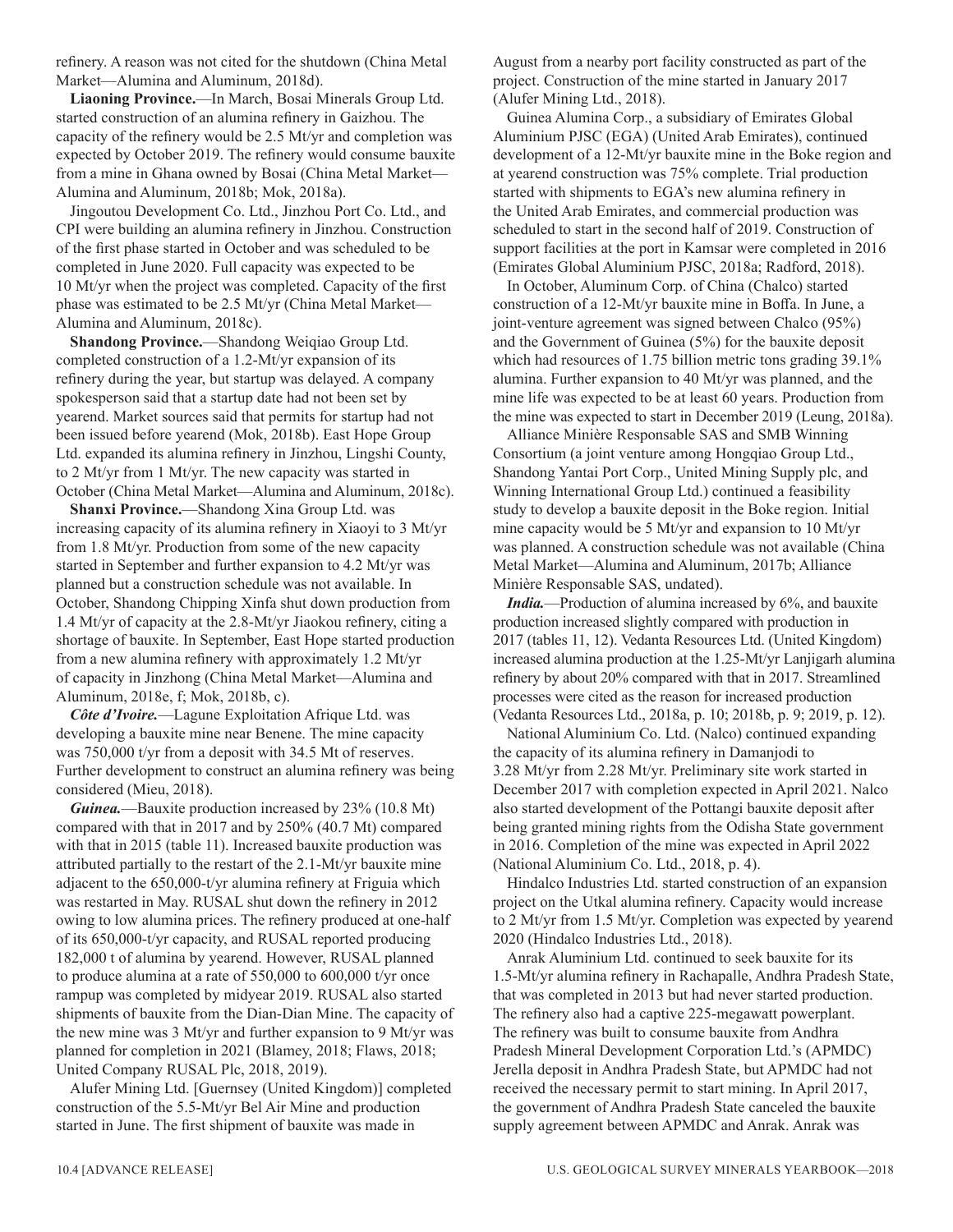seeking bauxite supplies from mines in Gujarat and Odisha States as well as bauxite imported from Australia, Guinea, and Indonesia (Sukumar, 2017; Sarma, 2018).

*Indonesia.*—Bauxite production was 11 Mt in 2018 compared with 2.9 Mt in 2017, 1.4 Mt in 2016, 472,000 t in 2015, 2.56 Mt in 2014 (table 11), and 57 Mt in 2013. The overall increase in production was attributed to the rampup of production from mines that supplied two alumina refineries and some mines that were permitted to export bauxite. Alumina production was estimated to be 1 Mt in 2018, the same as the revised estimate in 2017, compared with 600,000 t in 2016, and 70,000 t in 2015 (table 12).

A ban on exporting bauxite and other unprocessed mineral ores took effect on January 12, 2014. The export ban was part of the 2009 Mining Law and was intended to increase economic development in the country through investment in mineral-processing facilities (Yee, 2014). Exports of bauxite resumed in July 2017 for the first time since the ban started in 2014. The Government of Indonesia issued export licenses to PT Aneka Tambang Tbk (Antam) and PT Bintan Alumina Indonesia Ltd. (Bintan) so that they could use proceeds of bauxite sales to finance construction of alumina refineries. The permit system was scheduled to end in 2023 (Ghilotti, 2017a; Lim, 2017a; Mok, 2017b).

Antam completed a bankable feasibility study for a 1-Mt/yr alumina refinery in Mempawah, West Kalimantan Province, with PT Indonesia Asahan Aluminium Ltd. (Inalum). Construction was scheduled to start in the first quarter of 2019. Expansion to 2 Mt/yr would begin after production of the first phase was ramped up. The refinery would supply Inalum's aluminum smelter in Asahan, North Sumatra Province, which Inalum planned to expand to 500,000 t/yr from 250,000 t/yr by 2020 (PT Aneka Tambang Tbk, 2018, p. 289, 322; 2019, p. 343).

In December, Bintan started construction of a 1-Mt/yr alumina refinery in Galang Batang, Riau Islands Province. Bintan was a joint venture among Shandong Nanshan Aluminum Co. Ltd. (China) (94%), Redstone Alumina International Pte. (Australia) (5%), and PT Makhota Karya Utama (1%). A construction schedule was not available (China Metal Market—Alumina and Aluminum, 2019b; Justin Lim, 2019; Wong, 2019).

*Jamaica.*—Alumina production increased by 39% (702,000 t), and bauxite production increased by 22% (1.81 Mt) compared with that in 2017 (tables 11, 12). Increased production was attributed to the restart of production at the Alumina Partners of Jamaica alumina refinery and the adjacent bauxite mine by Jiuquan Iron and Steel Group Ltd. (China) in October 2017. The 1.67-Mt/yr alumina refinery and 4.9-Mt/yr bauxite mine were shut down in 2009 by the previous owner, RUSAL (Lim, 2017b).

New Day, the parent company of Noranda, signed a 25-year mining lease with the Government of Jamaica to continue producing bauxite from the St. Anne Mine. The lease permitted up to 5.2 Mt/yr of bauxite to be mined and included an agreement to share profits from the bauxite mine and Noranda's alumina refinery in Gramercy, LA, with the Government. The lease could be renewed for an additional 25 years (Matyi, 2018b).

*Laos.*—Sino Lao Aluminum Corp. Ltd. (Slaco) was developing a bauxite deposit in Attepeu and Sekong Provinces. Chalco was a partner in the project with Slaco. An alumina refinery was also planned as part of the project. Construction

would be completed in about 2 years but start of construction was not scheduled and details about the refinery capacity were not available (Leung, 2018a).

*Malaysia.*—Bauxite production decreased to 500,000 t from 2 Mt in 2017, 3 Mt in 2016, and 35 Mt in 2015 (table 11). The Government of Malaysia continued a ban on bauxite mining throughout the year that was initially imposed in January 2016 in response to illegal mining and pollution at ports from bauxite stockpiles. Export of bauxite was still allowed in order to remove uncovered stockpiles at ports. Production in Malaysia increased in 2015 to supply alumina refineries in China after Indonesia implemented a ban on exporting bauxite and other mineral ores in 2014. When mines increased production in 2015, storage facilities and other infrastructure were inadequate for handling and storing bauxite, leading to water pollution (Radford, 2016; Ghilotti, 2017b; Lim, 2017c; Zou, 2017; Aluminium Insider, 2018a; Decena, 2019).

Altech Chemicals Ltd. (Australia) finalized plans to construct a 4,500-t/yr refinery in Johor Bahru to produce high-purity (99.99%) alumina. Feedstock would be sourced from a highalumina clay deposit in Western Australia. Altech planned to sell the high-purity alumina for use in electronics and other high-tech products. Construction was expected to begin in early 2019 with completion by yearend 2020 (Altech Chemicals Ltd., 2018).

*United Arab Emirates.*—EGA continued construction of a 2-Mt/yr alumina refinery adjacent to its Al Taweelah aluminum smelter. The refinery, scheduled to start production in 2019, would use bauxite from EGA's mine in Guinea (Emirates Global Aluminium PJSC, 2018b; Radford, 2018).

#### **Outlook**

Consumption of bauxite and alumina is expected to closely follow the trend of aluminum production. World demand for aluminum is expected to increase as the global economy continues to expand and aluminum products become more accessible to consumers in developing economies. World consumption of alumina for nonmetallurgical uses is expected to increase slightly, attributable to continued growth in consumption of aluminum-hydroxide-based fire-retardant materials and other alumina-based chemicals. Demand is expected to continue to increase for high-purity alumina used in devices such as smartphones, laptops, and tablets, although the effect on total consumption of bauxite and alumina would be nominal because of the limited volume of this market relative to aluminum smelting. Also, new entrants to the high-purity alumina market are expected to consume high-alumina clay instead of bauxite as the raw material for their processes, as higher purity levels can be obtained using high-alumina clay.

#### **References Cited**

- Alcoa Corp., 2018a, Alcoa Corporation provides update to partial restart of aluminum smelter at Warrick Operations: Pittsburgh, PA, Alcoa Corp. news release, May 28. (Accessed May 29, 2018, at http://news.alcoa.com/press-release/ alcoa-corporation-provides-update-partial-restart-aluminum-smelter-warrick.)
- Alcoa Corp., 2018b, Australian Workers' Union enterprise bargaining agreement: Booragoon, Western Australia, Australia, Alcoa Corp. press release, September 7. (Accessed September 7, 2018, at https://www.alcoa.com/australia/ en/news/releases.asp?id=2018/09/australian-workers-union-enterprise-bargainingagreement&year=y2018.)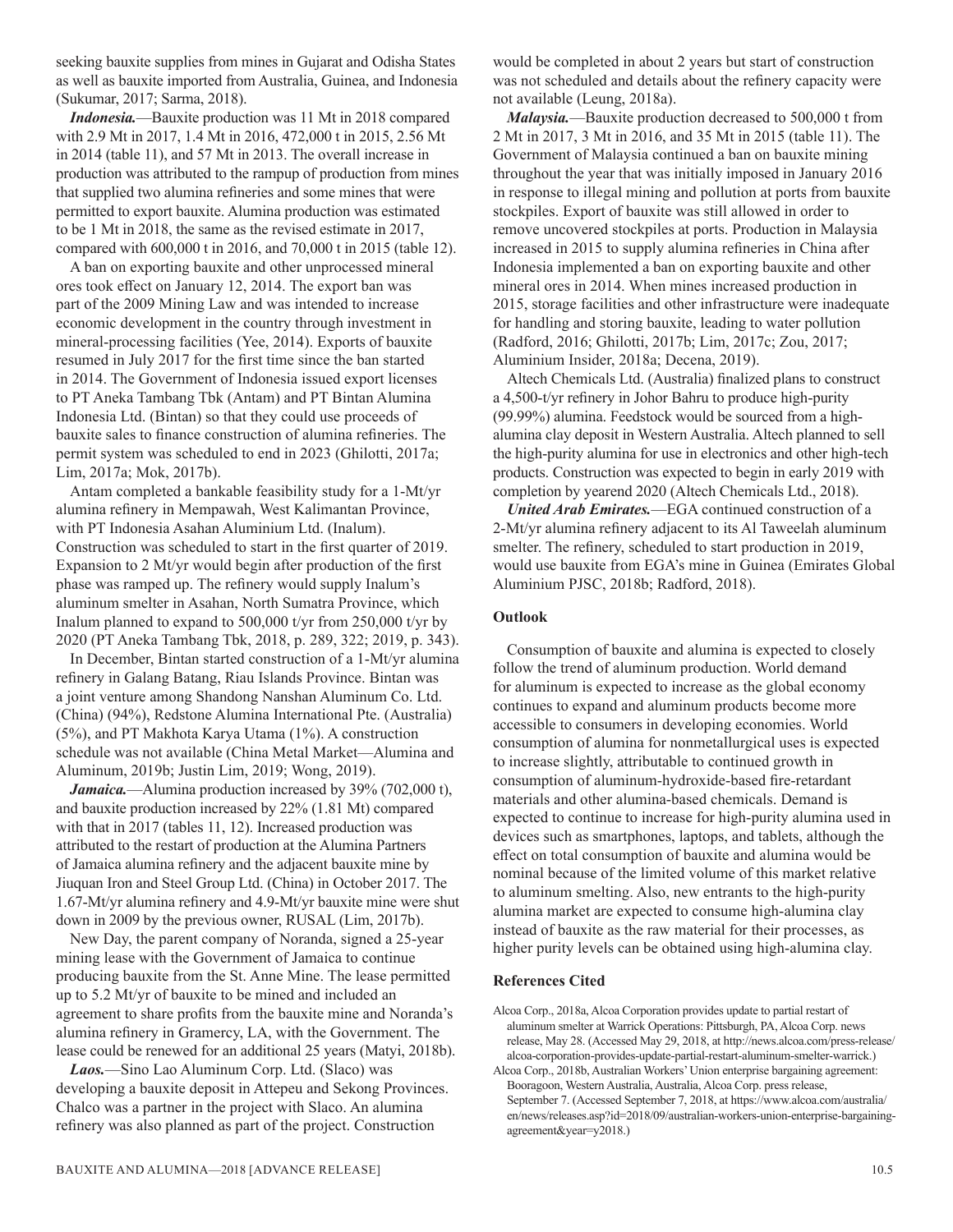Alliance Minière Responsable SAS, [undated], About us: London, United Kingdom, Alliance Minière Responsable SAS. (Accessed January 21, 2020, at http://amrbauxite.com/our-business/?lang=en.)

Altech Chemicals Ltd., 2018, Altech—HPA plant site layout and building design finalised: Subiaco, Western Australia, Australia, Altech Chemicals Ltd., November 6, 4 p. (Accessed November 6, 2018, at https://www.altechchemicals.com/sites/altechchemicals.com/files/asxannouncements/6908271.pdf.)

Alufer Mining Ltd., 2018, First ore on ship from the Bel Air bauxite mine in Guinea: St. Peter Port, Guernsey [United Kingdom], Alufer Mining Ltd. press release, August 6, 4 p. (Accessed January 21, 2020, at http://www.alufermining.com/wp-content/uploads/Alufer-Mining-Ltd-First-Ore-on-Ship-Final-06.08.18.pdf.)

Alumina Ltd., 2018a, Annual report 2017—Future positive: Melbourne, Victoria, Australia, Alumina Ltd., 100 p. (Accessed September 8, 2018, at http://www.aluminalimited.com/uploads/ALU8484-2017-Annual-Report-WEB.pdf.)

Alumina Ltd., 2018b, Global operations: Melbourne, Victoria, Australia, Alumina Ltd. (Accessed August 30, 2018, at http://www.aluminalimited.com/ global-operations/.)

Alumina Ltd., 2019, ASX full year preliminary final report: Melbourne, Victoria, Australia, Alumina Ltd., 32 p. (Accessed January 15, 2020, at https://www.aluminalimited.com/database-files/view-file/?id=14803.)

Aluminium Insider, 2018a, Malaysia's bauxite ban extended through December: Aluminium Insider, August 1. (Accessed October 16, 2018, at https://aluminiuminsider.com/malaysias-bauxite-ban-extended-throughdecember/.)

Aluminium Insider, 2018b, Noranda Alumina completes US\$20 million expansion to Gramercy plant: Aluminium Insider, December 31. (Accessed January 15, 2020, at https://aluminiuminsider.com/noranda-aluminacompletes-us20-million-expansion-to-gramercy-plant/.)

Blamey, Andy, 2018, Rusal begins bauxite shipments from new Guinea mine: Platts Metals Daily, v. 7, no. 119, June 19, p. 4.

Century Aluminum Co., 2018, Century Aluminum announces ceremonial restart of Kentucky smelter with Commerce Secretary Ross: Hawesville, KY, Century Aluminum Co. press release, August 22. (Accessed September 14, 2018, at https://www.marketwatch.com/press-release/ century-aluminum-announces-ceremonial-restart-of-kentucky-smelter-withcommerce-secretary-ross-2018-08-22.)

China Metal Market—Alumina and Aluminum, 2017a, Bauxite and alumina: China Metal Market—Alumina and Aluminum [published by Beijing Antaike Information Development Co., Ltd., or Antaike], no. 245, May 1, p. 18–19.

China Metal Market—Alumina and Aluminum, 2017b, Industrial policy, investment and trade, international cooperation: China Metal Market—Alumina and Aluminum [published by Beijing Antaike Information Development Co., Ltd., or Antaike], no. 247, July 1, p. 18–19.

China Metal Market—Alumina and Aluminum, 2018a, Aluminum: China Metal Market—Alumina and Aluminum [published by Beijing Antaike Information Development Co., Ltd., or Antaike], no. 261, September 1, p. 16–18.

China Metal Market—Alumina and Aluminum, 2018b, Bauxite and alumina: China Metal Market—Alumina and Aluminum [published by Beijing Antaike Information Development Co., Ltd., or Antaike], no. 256, April 1, p. 19.

China Metal Market—Alumina and Aluminum, 2018c, Bauxite and alumina: China Metal Market—Alumina and Aluminum [published by Beijing Antaike Information Development Co., Ltd., or Antaike], no. 258, June 1, p. 16–17.

China Metal Market—Alumina and Aluminum, 2018d, Bauxite and alumina: China Metal Market—Alumina and Aluminum [published by Beijing Antaike Information Development Co., Ltd., or Antaike], no. 260, August 1, p. 15.

China Metal Market—Alumina and Aluminum, 2018e, Bauxite and alumina: China Metal Market—Alumina and Aluminum [published by Beijing Antaike Information Development Co., Ltd., or Antaike], no. 261, September 1, p. 15–16.

China Metal Market—Alumina and Aluminum, 2018f, Bauxite and alumina: China Metal Market—Alumina and Aluminum [published by Beijing Antaike Information Development Co., Ltd., or Antaike], no. 263, November 1, p. 15–16.

China Metal Market—Alumina and Aluminum, 2018g, Highlights: China Metal Market—Alumina and Aluminum [published by Beijing Antaike Information Development Co., Ltd., or Antaike], no. 254, February 1, p. 2.

China Metal Market—Alumina and Aluminum, 2018h, Highlights: China Metal Market—Alumina and Aluminum [published by Beijing Antaike Information Development Co., Ltd., or Antaike], no. 261, September 1, p. 2.

China Metal Market—Alumina and Aluminum, 2018i, Import and export: China Metal Market—Alumina and Aluminum [published by Beijing Antaike Information Development Co., Ltd., or Antaike], no. 254, February 1, p. 8–10.

China Metal Market—Alumina and Aluminum, 2018j, Production: China Metal Market—Alumina and Aluminum [published by Beijing Antaike Information Development Co., Ltd., or Antaike], no. 253, January 1, p. 7–8.

China Metal Market—Alumina and Aluminum, 2018k, Production: China Metal Market—Alumina and Aluminum [published by Beijing Antaike Information Development Co., Ltd., or Antaike], no. 256, April 1, p. 8.

China Metal Market—Alumina and Aluminum, 2019a, Bauxite and alumina: China Metal Market—Alumina and Aluminum [published by Beijing Antaike Information Development Co., Ltd., or Antaike], no. 266, February 1, p. 22–23.

China Metal Market—Alumina and Aluminum, 2019b, Highlights: China Metal Market—Alumina and Aluminum [published by Beijing Antaike Information Development Co., Ltd., or Antaike], no. 265, January 1, p. 2–3.

China Metal Market—Alumina and Aluminum, 2019c, Import and export: China Metal Market—Alumina and Aluminum [published by Beijing Antaike Information Development Co., Ltd., or Antaike], no. 266, February 1, p. 13–16.

China Metal Market—Alumina and Aluminum, 2019d, Production: China Metal Market—Alumina and Aluminum [published by Beijing Antaike Information Development Co., Ltd., or Antaike], no. 265, January 1, p. 7.

Decena, Karl, 2019, Malaysia to lift bauxite mining ban: Platts Metals Daily, v. 8, no. 35, February 19, p. 3–4.

Emirates Global Aluminium PJSC, 2018a, EGA's Guinea mining project reaches 75 percent construction completion: Abu Dhabi, United Arab Emirates, Emirates Global Aluminium PJSC media release, December 11. (Accessed January 21, 2020, at https://www.ega.ae/en/media-releases/2018/december/ gac-75-completion.)

Emirates Global Aluminium PJSC, 2018b, EGA's under-construction alumina refinery moves closer to production as commissioning of first major section completed: Abu Dhabi, United Arab Emirates, Emirates Global Aluminium PJSC media release, December 12. (Accessed January 10, 2020, at https://www.ega.ae/en/media-releases/2018/december/ata-calciners.)

Faye, Perrine, 2018, Alcoa workers end strike in Australia: Fastmarkets, v. 126, no. 40–1, October 1, p. 9.

Flaws, Sarah-Jane, 2018, Rusal restarting Friguia alumina refinery in Guinea: Platts Metals Daily, v. 7, no. 121, June 21, p. 4.

Ghilotti, Davide, 2017a, Indonesia eases bauxite export ban: Industrial Minerals, no. 591, March, p. 17.

Ghilotti, Davide, 2017b, Malaysia extends bauxite mining ban to Q1 2017: Industrial Minerals, no. 590, February, p. 17.

Hindalco Industries Ltd., 2018, Hindalco reports Q4 and FY18 results: Mumbai, India, Hindalco Industries Ltd. press release, May 16. (Accessed September 12, 2018, at http://www.hindalco.com/media/press-releases/ hindalco-Q4FY18-results.)

Hotter, Andrea, 2017, Cut China smelting capacity won't restart—Rusal: Fastmarkets, v. 125, no. 45–3, November 8, p. 9.

Industrial Minerals, 2018, IM January price movements: Industrial Minerals, January 5. (Accessed January 31, 2018, via http://www.indmin.com/ MonthlyPrices.html.)

Industrial Minerals, 2019, IM January price movements: Industrial Minerals, January 5. (Accessed March 1, 2019, via http://www.indmin.com/ MonthlyPrices.html.)

Lee, Winnie, 2018, Australian Bauxite Hills Q3 output soars 93% from Q2: Platts Metals Daily, v. 7, no. 203, October 15, p. 4–5.

Leung, Joshua, 2018a, Chalco starts building 12-mil mt/year Guinea bauxite mine: Platts Metals Daily, v. 7, no. 215, October 31, p. 6–7.

Leung, Joshua, 2018b, Guangxi's Nanning bans new bauxite mines below 300k mt/year: Platts Metals Daily, v. 7, no. 59, March 23, p. 12.

Lim, Joanna, 2017a, Antam's H1 bauxite sales rise 13% on year to 128,232 wmt: Platts Metals Daily, v. 6, no. 149, August 1, p. 5–6.

Lim, Joanna, 2017b, Jamaica's Alpart produces first alumina: Platts Metals Daily, v. 6, no. 199, October 10, p. 4–5.

Lim, Joanna, 2017c, Malaysia extended bauxite mining ban by three months to June 30: Platts Metals Daily, v. 6, no. 62, March 29, p. 5.

Lim, Joanna, 2018a, Alcoa and union at odds on W. Australia strike duration: Platts Metals Daily, v. 7, no. 157, August 10, p. 6–7.

Lim, Joanna, 2018b, Alunorte to produce at 50% capacity in two weeks–Hydro: Platts Metals Daily, v. 7, no. 199, October 9, p. 1–2.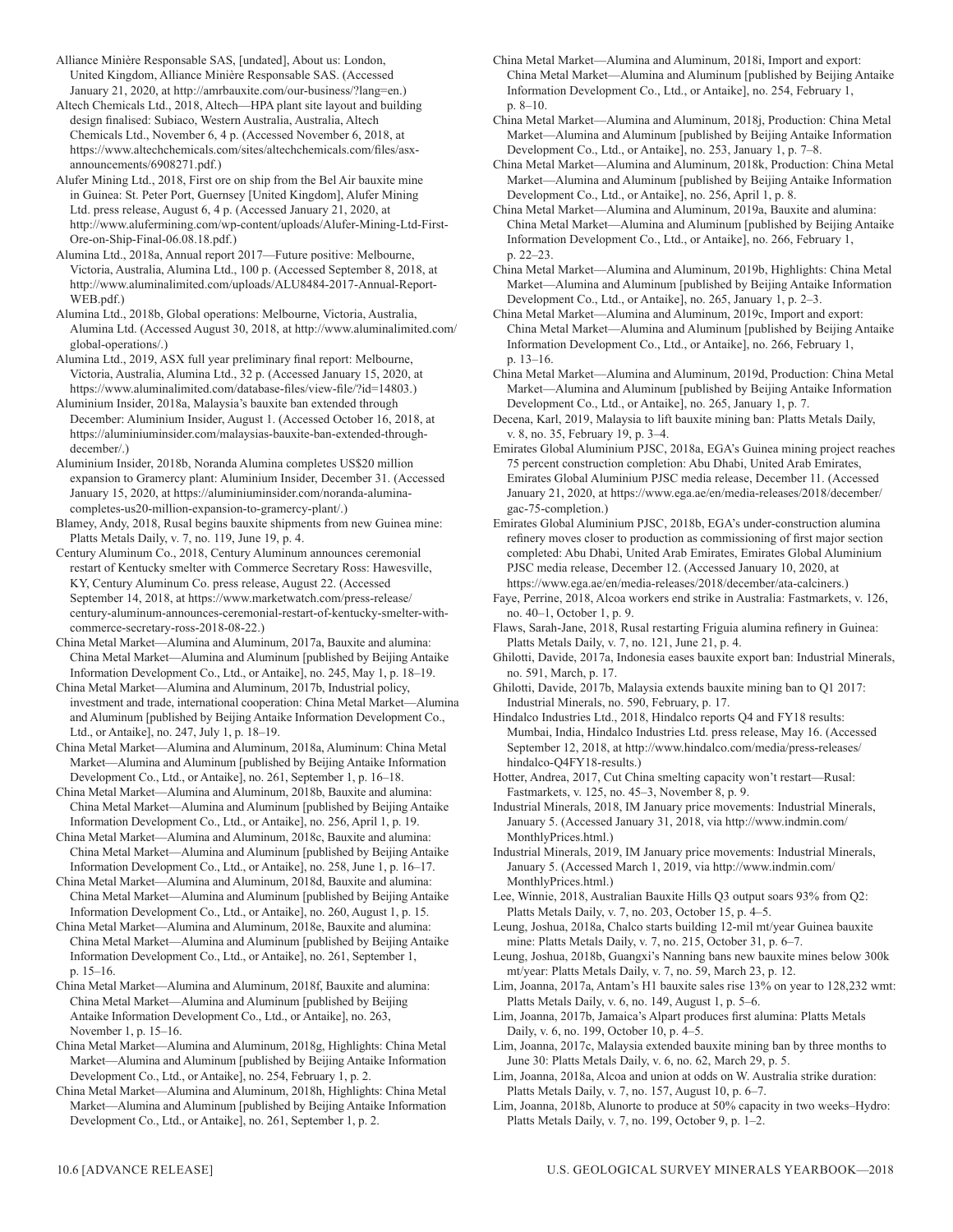Lim, Joanna, 2018c, Australian alumina surges by \$65/mt on acute supply jitters from Alunorte cut and Rusal sanctions fallout: Platts Metals Daily, v. 7, no. 73, April 13, p. 1–2.

Lim, Joanna, 2018d, Norsk Hydro to fully suspend production at Brazil's Alunorte alumina refinery: Platts Metals Daily, v. 7, no. 195, October 3, p. 1–2.

Lim, Joanna, 2019, Rio Tinto commissions Amrun bauxite mine in Australia: Platts Metals Daily, v. 8, no. 48, March 8, p. 5.

Lim, Justin, 2019, Press Metal to acquire 25% stake in Indonesian alumina refinery firm: The Edge Markets [Kuala Lumpur, Malaysia], May 31. (Accessed January 22, 2020, at https://www.theedgemarkets.com/article/ press-metal-acquire-25-stake-indonesian-alumina-refinery-firm.)

Maltais, Kirk, 2018, New Day to add new alumina line at Gramercy: Fastmarkets, v. 126, no. 33–3, August 15, p. 7.

Matyi, Bob, 2018a, Magnitude 7 restarts 2nd potline in MO; first at capacity: Platts Metals Daily, v. 7, no. 193, October 1, p. 6–7.

Matyi, Bob, 2018b, New Day bauxite lease includes profit sharing with Jamaica gov't: Platts Metals Daily, v. 7, no. 178, September 10, p. 4.

Metro Mining Ltd., 2018, 2018 production guidance achieved: Brisbane, Queensland, Australia, Metro Mining Ltd. news release, December 31, 1 p. (Accessed December 20, 2019, at https://www.metromining.com.au/ media/33148/20181231asx-announcement-production-update-final.pdf.)

Metro Mining Ltd., 2019, About us: Brisbane, Queensland, Australia, Metro Mining Ltd. (Accessed December 20, 2019, at https://www.metromining. com.au/about-us/.)

Mieu, Baudelaire, 2018, Ivorian miner seeks \$375m bauxite venture with Sumitomo: Bloomberg News, May 29. (Accessed January 10, 2020, via https://www.mining.com/web/ivorian-miner-seeks-375m-bauxite-venturesumitomo/.)

Mok, Yuencheng, 2017a, China's Henan Wanji cuts 30% alumina and aluminum capacity as winter cuts take effect: Platts Metals Daily, v. 6, no. 225, November 15, p. 1–2.

Mok, Yuencheng, 2017b, July sees China's first Indonesia bauxite imports since mid-2014: Platts Metals Daily, v. 6, no. 167, August 25, p. 6.

Mok, Yuencheng, 2018a, China Chongqing Bosai to raise alumina capacity 2.5 mill mt/year: Platts Metals Daily, v. 7, no. 128, July 2, p. 7.

Mok, Yuencheng, 2018b, China starting 5 mil-6 mil mt/year alumina capacity by end-2018: Platts Metals Daily, v. 7, no. 200, October 10, p. 2–3.

Mok, Yuencheng, 2018c, Shandong Xinfa cuts Al refinery rate to 59%— Company source: Platts Metals Daily, v. 7, no. 206, October 18, p. 3–4.

Mok, Yuencheng, 2018d, W. Australian bauxite, alumina workers end 7-week strike: Platts Metals Daily, v. 7, no. 192, September 28, p. 1–2.

National Aluminium Co. Ltd., 2018, NALCO's net profit doubles from Rs.669 crore in last year to Rs. 1342 crore in 2017-18: Bhubaneswar, India, National Aluminium Co. Ltd. press release, May 27, 7 p. (Accessed April 19, 2019, at https://nalcoindia.com/wp-content/uploads/2018/12/pressrelease-Net-Profitdoubles.pdf.)

Norsk Hydro ASA, 2018a, Court orders Alunorte to cut production by 50% and halt operations at DRS2 bauxite residue disposal: Oslo, Norway, Norsk Hydro ASA press release, March 1. (Accessed March 9, 2018, at https://www.hydro. com/en/media/news/2018/court-orders-alunorte-to-cut-production-by-50-andhalt-operations-at-drs2-bauxite-residue-disposal/.)

Norsk Hydro ASA, 2018b, Hydro forms expert task force to review Barcarena situation: Oslo, Norway, Norsk Hydro ASA press release, February 24. (Accessed March 9, 2018, at https://www.hydro.com/en/media/news/2018/ hydro-forms-expert-task-force-to-review-barcarena-situation/.)

Norsk Hydro ASA, 2018c, IBAMA lifts embargo on new Alunorte bauxite residue deposit area: Oslo, Norway, Norsk Hydro ASA press release, October 26. (Accessed December 4, 2018, at https://www.hydro.com/en/ media/news/2018/ibama-lifts-embargo-on-new-alunorte-bauxite-residuedeposit-area/.)

Norsk Hydro ASA, 2018d, Pará authorities to order 50% production cut at Alunorte: Oslo, Norway, Norsk Hydro ASA press release, February 27. (Accessed March 9, 2018, at https://www.hydro.com/en/media/news/2018/ para-authorities-to-order-50-production-cut-at-alunorte/.)

Orbite Technologies Inc., 2017, Orbite reports third quarter 2017 results: Montreal, Quebec, Canada, Orbite Technologies Inc. press release, November 28. (Accessed September 12, 2018, at http://s2.q4cdn. com/622589029/files/doc\_news/2017/11/2017\_11\_28\_ORT\_PR\_Q3\_2017\_ Results and Update.pdf.)

Orbite Technologies Inc., 2018, Orbite provides corporate update: Laval, Quebec, Canada, Orbite Technologies Inc. press release, October 4. (Accessed January 10, 2020, at http://www.orbitetech.com/English/investors/ news/news-details/2018/Orbite-Provides-Corporate-Update-2855915eb/ default.aspx.)

PT Aneka Tambang Tbk, 2018, 2017 annual report: Jakarta, Indonesia, PT Aneka Tambang Tbk, 736 p. (Accessed October 9, 2018, at https://www.antam.com/index.php/downloads/annual-report-2017.)

PT Aneka Tambang Tbk, 2019, 2018 annual report: Jakarta, Indonesia, PT Aneka Tambang Tbk, 802 p. (Accessed January 22, 2020, at https://www.antam.com/index.php/downloads/annual-report-2018.)

Radford, Charlotte, 2016, Malaysian bauxite mining ban extended until March 2017: Fastmarkets, v. 124, no. 51–2, December 23, p. 9.

Radford, Charlotte, 2018, EGA receives first bauxite for alumina refinery: Fastmarkets, v. 126, no. 26–2, June 26, p. 8.

Roh, Michael, 2018, US Treasury moves Rusal deadline to Jan 21: Fastmarkets, v. 126, no. 50–1, December 10, p. 7.

Sarma, R.S., 2018, Anrak Aluminium steps up effort to revive Vizag refinery: The Hindu Business Line [Chennai, India], June 20. (Accessed January 21, 2020, at https://www.thehindubusinessline.com/news/anrak-aluminium-stepsup-effort-to-revive-vizag-refinery/article24212562.ece#.)

Sukumar, C.R., 2017, Anrak moves NCLT after Andhra Pradesh government declines bauxite supply: The Economic Times [Mumbai, India], August 14. (Accessed September 12, 2018, at https://economictimes.indiatimes.com/ industry/indl-goods/svs/metals-mining/anrak-moves-nclt-after-andhrapradesh-government-declines-bauxite-supply/articleshow/60054040.cms.)

U.S. Department of the Treasury, 2018a, OFAC extends expiration date of general license related to EN+, RUSAL, and GAZ: Washington, DC, U.S. Department of the Treasury press release, November 9. (Accessed November 15, 2018, at https://home.treasury.gov/news/press-releases/sm544.)

U.S. Department of the Treasury, 2018b, Treasury designates Russian oligarchs, officials, and entities in response to worldwide malign activity: Washington, DC, U.S. Department of the Treasury press release, April 6. (Accessed April 9, 2018, at https://home.treasury.gov/news/press-releases/sm0338.)

U.S. Department of the Treasury, 2018c, Treasury extends wind-down period for United Company RUSAL PLC: Washington, DC, U.S. Department of the Treasury press release, April 23. (Accessed April 23, 2018, at https://home.treasury.gov/index.php/news/press-releases/sm0365.)

United Company RUSAL Plc, 2018, UC RUSAL announces 2018 second quarter and interim results: Moscow, Russia, United Company RUSAL Plc press release, August 6, 7 p. (Accessed October 9, 2018, at https://rusal. ru/upload/iblock/84b/06.08.2018%20UC%20RUSAL%20announces%20 2018%20second%20quarter%20and%20interim%20results.pdf.)

United Company RUSAL Plc, 2019, UC RUSAL announces fourth quarter and full year 2018 operating results: Moscow, Russia, United Company RUSAL Plc press release, February 8, 7 p. (Accessed July 11, 2019, at https://rusal.ru/ upload/iblock/6a0/08.02.2019%20RUSAL\_4Q2018\_operating%20results.pdf.)

Vedanta Resources Ltd., 2018a, Production and financial results release for the first quarter ended 30 June 2018: London, United Kingdom, Vedanta Resources Ltd. news release, August 6, 17 p. (Accessed January 14, 2020, at https://www.vedantaresources.com/InvestorReports/vedanta\_plc\_q1\_fy19 production\_release\_vf.pdf.)

Vedanta Resources Ltd., 2018b, Production release for the fourth quarter and full year ended 31st March 2018: London, United Kingdom, Vedanta Resources Ltd. news release, April 11, 14 p. (Accessed January 14, 2020, at https://www.vedantaresources.com/InvestorReports/vedanta\_plc\_fy2018\_ production\_release\_final.pdf.)

Vedanta Resources Ltd., 2019, Production release for the year ended 31st March 2019: London, United Kingdom, Vedanta Resources Ltd. news release, April 3, 17 p. (Accessed January 14, 2020, at https://www.vedantaresources. com/InvestorReports/VedantaResourcesLimitedProductionReleaseFY2019. pdf.)

Wong, Jack, 2019, Press Metal eyes stake in Indonesian company: The Star Media Group Berhad [Shah Alam, Malaysia], June 4. (Accessed January 22, 2020, at https://www.thestar.com.my/business/businessnews/2019/06/04/press-metal-eyes-stake-in-indonesian-company.)

Yang, Justin, 2018, Rusal says sanctions hurt cash flow; CEO quits: Fastmarkets, v. 126, no. 21–5, May 25, p. 1–2.

Yee, Alvin, 2014, Indonesia to slash 2014 bauxite output by 98% to 1 mil mt: Platts Metals Daily, v. 3, no. 87, May 5, p. 2–3.

Zou, Susan, 2017, Malaysia's bauxite mining ban extended until end of this year: Metal Bulletin, June 30. (Accessed June 30, 2017, via https://www.metalbulletin.com/.)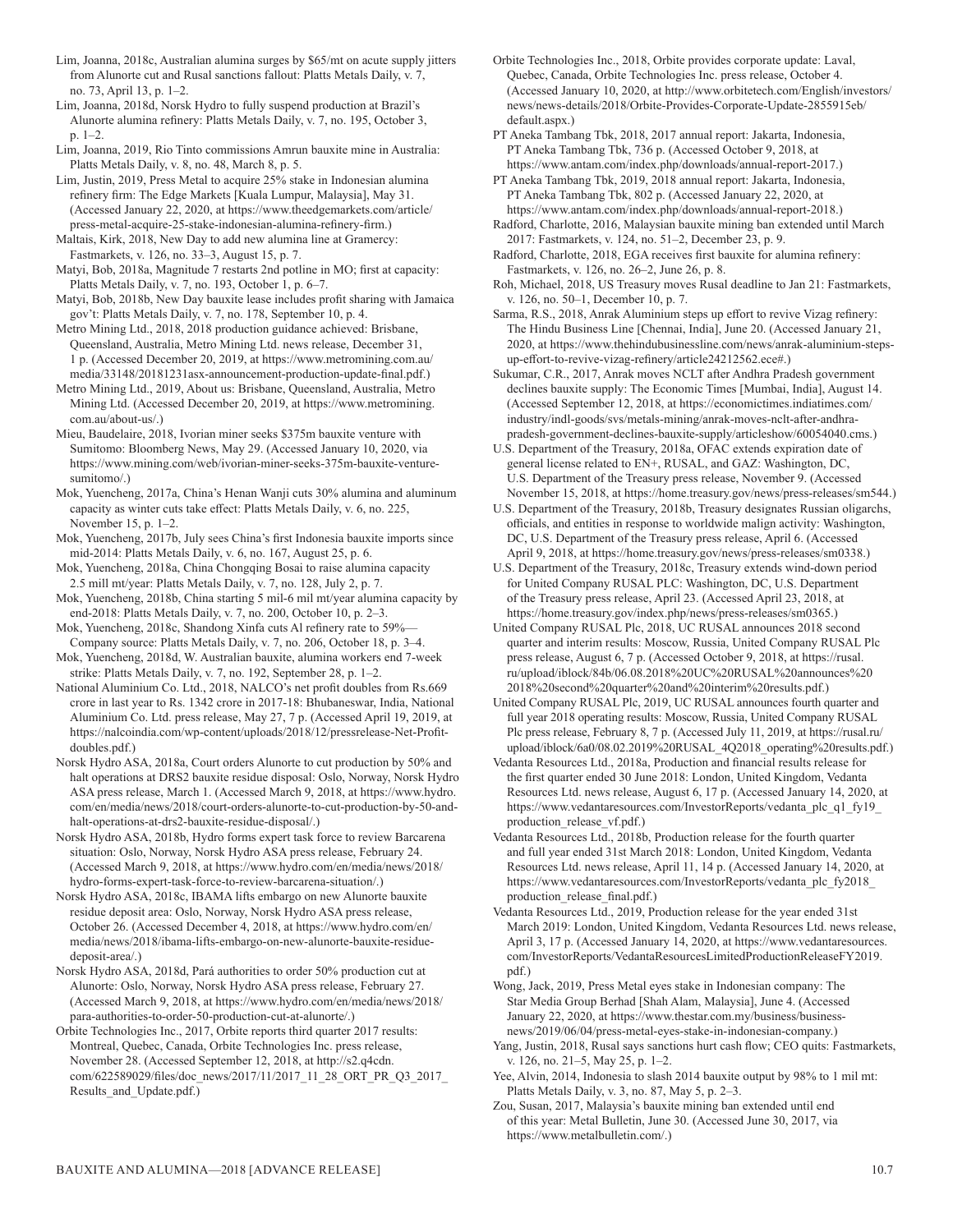#### **GENERAL SOURCES OF INFORMATION**

#### **U.S. Geological Survey Publications**

Aluminum. Ch. in Mineral Commodity Summaries, annual. Aluminum. Mineral Industry Surveys, monthly.

Aluminum (Al). Ch. in Metal Prices in the United States Through 2010, Scientific Investigations Report 2012–5188, 2013.

Aluminum and Bauxite. Ch. in United States Mineral Resources, Professional Paper 820, 1973.

Bauxite and Alumina. Ch. in Mineral Commodity Summaries, annual.

Bauxite and Alumina. Mineral Industry Surveys, quarterly.

Historical Statistics for Mineral and Material Commodities in the United States. Data Series 140.

World Bauxite Resources. Professional Paper 1076–B, 1986.

World Nonbauxite Aluminum Resources—Alunite. Professional Paper 1076–A, 1978.

World Nonbauxite Aluminum Resources Excluding Alunite. Professional Paper 1076–C, 1990.

#### **Other**

Alumina Monitor. CRU Group, monthly.

Aluminum. Ch. in Mineral Facts and Problems, U.S. Bureau of Mines Bulletin 675, 1985.

#### TABLE 1 SALIENT BAUXITE STATISTICS<sup>1</sup>

#### (Thousand metric tons)

|                                      | 2014                  | 2015                   | 2016                   | 2017                   | 2018    |
|--------------------------------------|-----------------------|------------------------|------------------------|------------------------|---------|
| <b>United States:</b>                |                       |                        |                        |                        |         |
| Production                           | W                     | W                      | W                      | W                      | W       |
| Exports, as shipped:                 |                       |                        |                        |                        |         |
| Crude and dried                      | 3                     | 4                      | 5                      |                        | 5       |
| Calcined                             |                       | 10                     | 20                     | 14                     |         |
| Total                                | 10                    | 14                     | 25                     | 19                     | 12      |
| Imports for consumption, as shipped: |                       |                        |                        |                        |         |
| Crude and dried                      | 10.800                | $10,700$ <sup>r</sup>  | $5.100$ <sup>r</sup>   | $3.530$ <sup>r</sup>   | 3,610   |
| Calcined                             | 549r                  | $485$ <sup>r</sup>     | $548$ <sup>r</sup>     | 478r                   | 375     |
| Total                                | 11.400                | $11,200$ <sup>r</sup>  | $5,650$ <sup>r</sup>   | 4.010                  | 3,990   |
| Consumption, dry equivalent          | $11,800$ <sup>r</sup> | $11,200$ <sup>r</sup>  | $6.630$ <sup>r</sup>   | 4,330 $r$              | 4.460   |
| World, production                    | 258,000               | $293,000$ <sup>r</sup> | $278,000$ <sup>r</sup> | $301,000$ <sup>r</sup> | 327,000 |

r Revised. W Withheld to avoid disclosing company proprietary data.

<sup>1</sup>Table includes data available through April 28, 2020. Data are rounded to no more than three significant digits; may not add to totals shown.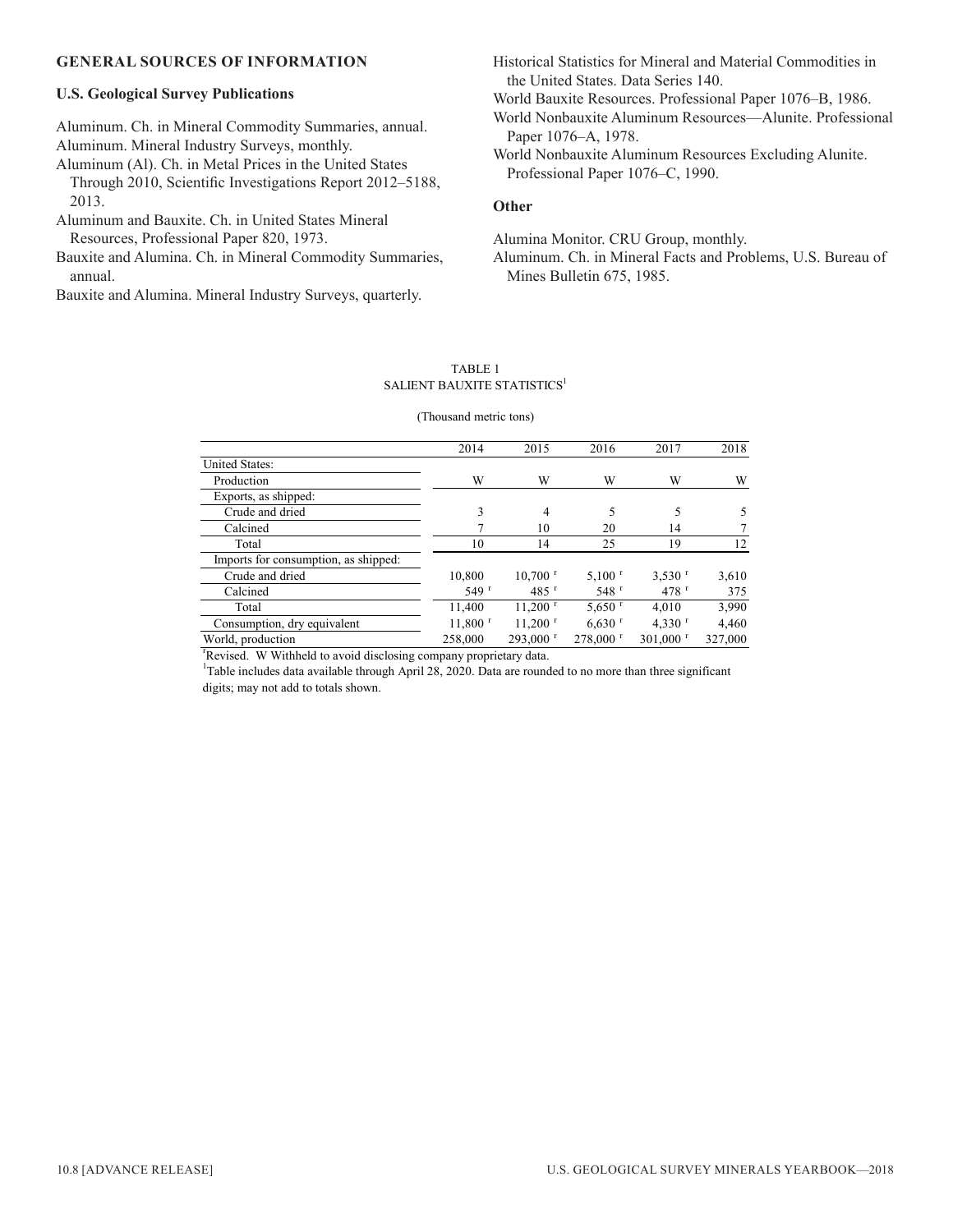#### TABLE 2 SALIENT ALUMINA STATISTICS<sup>1</sup>

#### (Thousand metric tons)

|                                       | 2014                 | 2015    | 2016    | 2017                 | 2018    |
|---------------------------------------|----------------------|---------|---------|----------------------|---------|
| <b>United States:</b>                 |                      |         |         |                      |         |
| Production:                           |                      |         |         |                      |         |
| Calcined alumina                      | 4,200                | 4,130   | 2,000   | 1,200                | 1,040   |
| Other alumina <sup>2</sup>            | 635                  | 615     | 568     | 770                  | 810     |
| Total:                                |                      |         |         |                      |         |
| As produced or shipped <sup>3</sup>   | 4,830                | 4,750   | 2,570   | 1,970                | 1,850   |
| Calcined equivalent                   | 4,460                | 4,550   | 2,360   | 1,430                | 1,570   |
| Shipments:                            |                      |         |         |                      |         |
| Calcined alumina                      | 4,150                | 4.070   | 2,050   | 1,220                | 1,040   |
| Other alumina <sup>2</sup>            | 637                  | 614     | 564     | 781                  | 810     |
| Total:                                |                      |         |         |                      |         |
| As produced or shipped <sup>3</sup>   | 4,790                | 4,690   | 2,610   | 2,000                | 1,850   |
| Calcined equivalent                   | 4,410                | 4,490   | 2.410   | 1,450                | 1,570   |
| Stocks, yearend <sup>4, 5</sup>       | 276                  | 274     | 320     | 264                  | 275     |
| Imports for consumption <sup>5</sup>  | 1,630                | 1,570   | 1,140   | 1,330                | 1,530   |
| Exports <sup>5</sup>                  | $2,160$ <sup>r</sup> | 2,210   | 1,330   | $481$ <sup>r</sup>   | 288     |
| Consumption, apparent <sup>5, 6</sup> | $3,650$ <sup>r</sup> | 3,920   | 2,130   | $2,340$ <sup>r</sup> | 2,800   |
| World, production <sup>3</sup>        | 111,000              | 119,000 | 121,000 | 129,000              | 131,000 |

r Revised.

<sup>1</sup>Table includes data available through April 28, 2020. Data are rounded to no more than three significant digits; may not add to totals shown.

 $2$ Trihydrate, activated, tabular, and other aluminas. Excludes calcium and sodium aluminates.

<sup>3</sup>Includes only the end product if one type of alumina was produced and used to make another type of alumina.

<sup>4</sup>Excludes consumer stocks other than those at primary aluminum plants.

<sup>5</sup>Calcined equivalent.

<sup>6</sup>Defined as domestic production plus imports minus exports plus adjustments for industry stock changes.

#### TABLE 3

#### CAPACITIES OF DOMESTIC ALUMINA PLANTS, DECEMBER  $31^{\hspace{.1mm}1}$

#### (Thousand metric tons per year)

| Company and plant                 | 2017  | 2018  |
|-----------------------------------|-------|-------|
| Alcoa Corp., Point Comfort, TX    | 2.300 | 2.300 |
| Noranda Alumina LLC, Gramercy, LA | 1.200 | 1.200 |
| Almatis Inc., Burnside, LA        | 500   | 500   |
| Total                             | 4.000 | 4.000 |

<sup>1</sup>Table includes data available through April 28, 2020. Data are rounded to no more than three significant digits; may not add to totals shown. Capacity may vary depending on the bauxite used.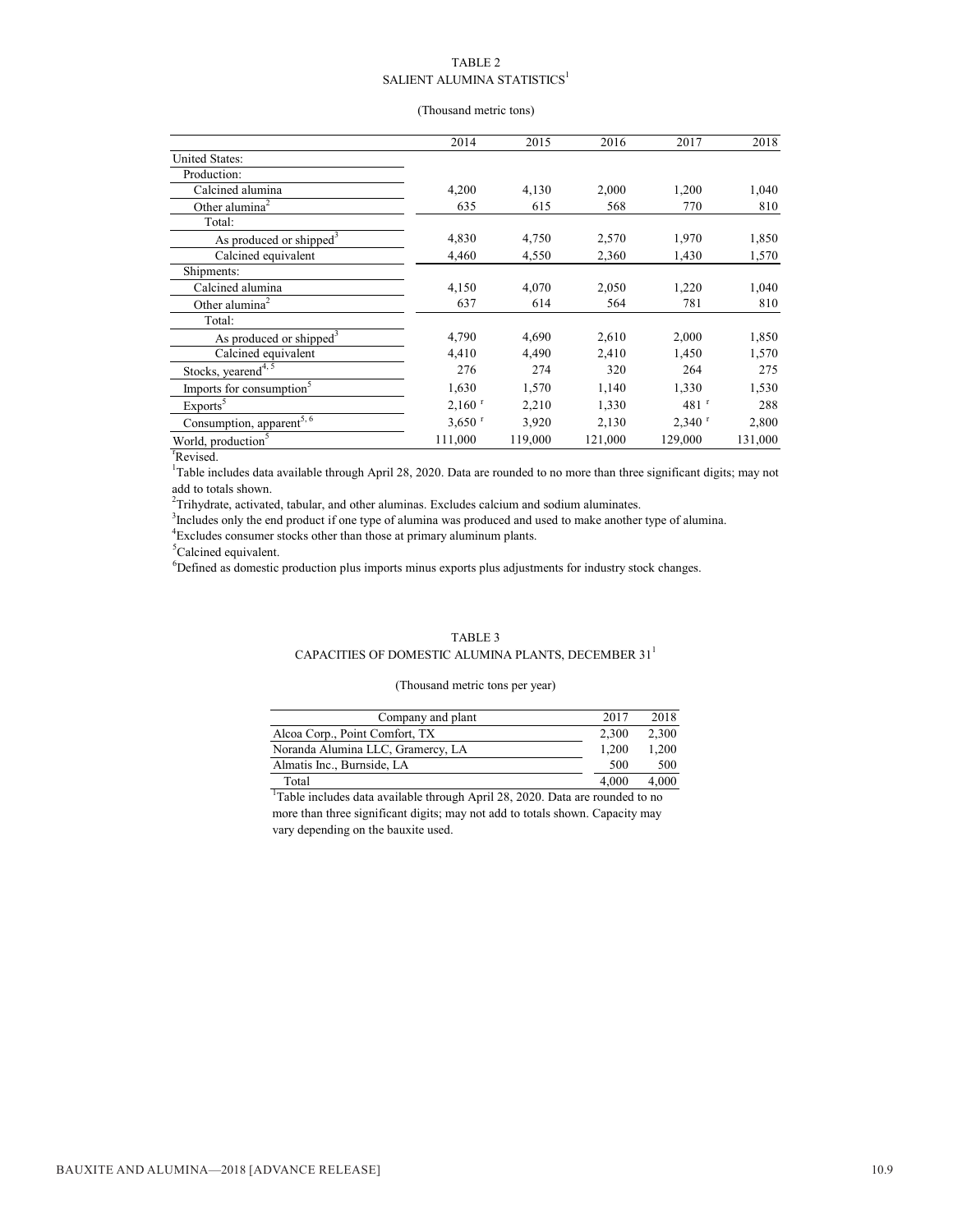#### TABLE 4

#### U.S. CONSUMPTION OF BAUXITE, BY INDUSTRY<sup>1</sup>

#### (Thousand metric tons, dry equivalent)

| Industry           | 2017                 | 2018  |
|--------------------|----------------------|-------|
| Alumina            | 3,340                | 3,670 |
| Other <sup>2</sup> | 982 r                | 796   |
| Total              | $4,330$ <sup>r</sup> | 4,460 |

r Revised.

<sup>1</sup>Table includes data available through April 28, 2020.

Data are rounded to no more than three significant digits; may not add to totals shown.

<sup>2</sup>Includes abrasive, chemical, and refractory uses.

#### TABLE 5 AVERAGE VALUE OF U.S. IMPORTS OF CRUDE AND DRIED BAUXITE<sup>1</sup>

#### (Dollars per metric ton)

|                               |                      | 2017                 | 2018                |                     |  |
|-------------------------------|----------------------|----------------------|---------------------|---------------------|--|
|                               | Port of              | Delivered to         |                     | Delivered to        |  |
|                               | shipment             | U.S. ports           | shipment            | U.S. ports          |  |
| Country or locality           | f.a.s. <sup>2</sup>  | c.i.f. <sup>3</sup>  | f.a.s. <sup>2</sup> | c.i.f. <sup>3</sup> |  |
| <b>Brazil</b>                 | 55.95                | $56.01$ <sup>r</sup> | 57.56               | 57.66               |  |
| Jamaica <sup>4</sup>          | 24.93                | 24.93                | 24.93               | 24.93               |  |
| Weighted average <sup>3</sup> | $31.52$ <sup>r</sup> | $31.53$ <sup>r</sup> | 31.42               | 31.44               |  |
|                               |                      |                      |                     |                     |  |

r Revised.

<sup>1</sup>Table includes data available through April 28, 2020. Computed from quantity and value data reported to U.S. Customs and Border Protection and compiled by the U.S. Census Bureau. Not adjusted for moisture content of bauxite or differences in methods used by importers to determine value of individual shipments.

<sup>2</sup>Free alongside ship valuation.

<sup>3</sup>Cost, insurance, and freight valuation.

<sup>4</sup>Based on quantity reported by the Jamaica Bauxite Institute.

<sup>5</sup>Weighted average of major suppliers.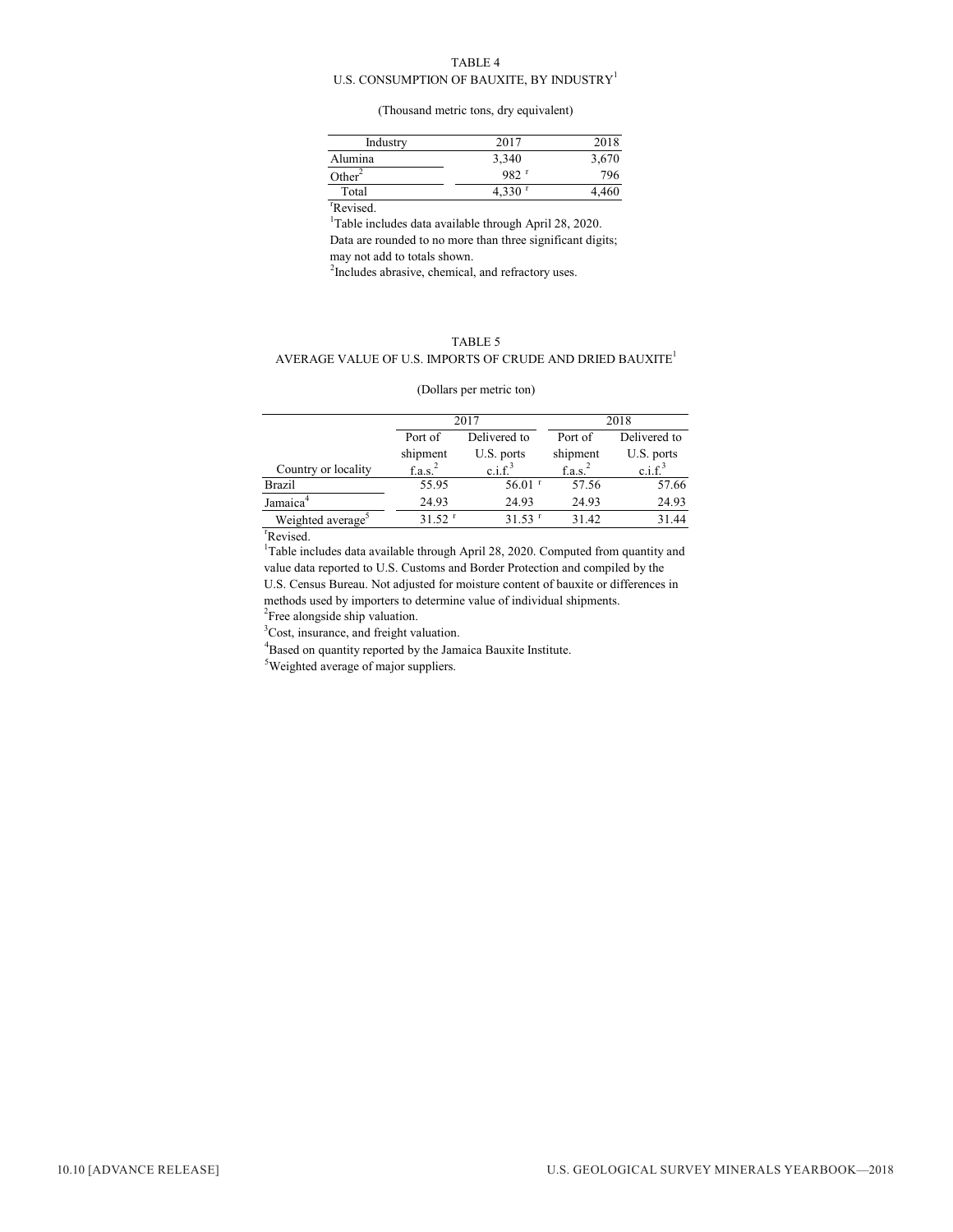#### TABLE 6 AVERAGE VALUE OF U.S. IMPORTS OF ALUMINA<sup>1</sup>

#### (Dollars per metric ton)

|                               | 2017 | 2018 |
|-------------------------------|------|------|
| January                       | 448  | 545  |
| February                      | 558  | 626  |
| March                         | 485  | 463  |
| April                         | 451  | 525  |
| May                           | 602  | 916  |
| June                          | 540  | 645  |
| July                          | 471  | 620  |
| August                        | 412  | 594  |
| September                     | 468  | 608  |
| October                       | 590  | 950  |
| November                      | 561  | 673  |
| December                      | 674  | 909  |
| Weighted average <sup>2</sup> | 508  | 612  |

<sup>2</sup>Weighted average of major suppliers. <sup>1</sup>Table includes data available through April 28, 2020. Metallurgical grade; cost, insurance, and freight valuation. Computed from quantity and value data reported to U.S. Customs and Border Protection and compiled by the U.S. Census Bureau.

#### TABLE 7  $\mathsf{REFR}\mathsf{ACTORY}$ GRADE BAUXITE $\mathsf{PRICES}^1$

#### (Dollars per metric ton)

| Material                                                         | 2017        | 2018    |
|------------------------------------------------------------------|-------------|---------|
| China:                                                           |             |         |
| Xingang, rotary kiln, lump $86\%$ Al <sub>2</sub> O <sub>3</sub> | 470–480     | 430-450 |
| Xingang, round kiln, lump $87\%$ Al <sub>2</sub> O <sub>3</sub>  | $490 - 500$ | 450-490 |

 $\frac{\text{Xingang}}{\text{Table}}$  includes data available through April 28, 2020. Port of shipment, free-on-board ship valuation, yearend.

Source: Industrial Minerals.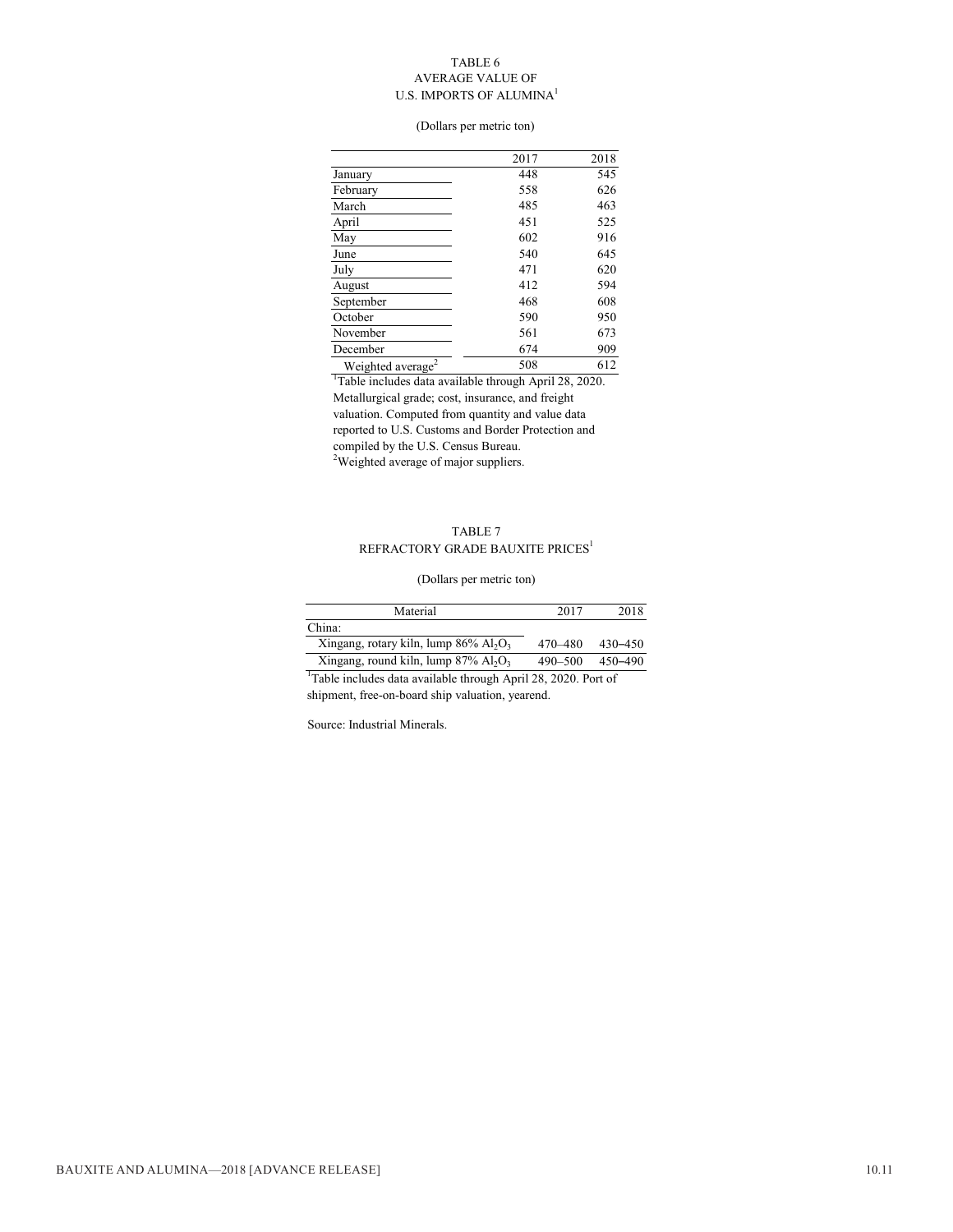#### TABLE 8 U.S. EXPORTS AND IMPORTS FOR CONSUMPTION OF BAUXITE, CRUDE AND DRIED, BY COUNTRY OR LOCALITY  $^{\rm l}$

#### (Thousand metric tons)

| Country or locality             | 2017                 | 2018  |
|---------------------------------|----------------------|-------|
| Exports:                        |                      |       |
| Canada                          | 3                    |       |
| Other                           | $\overline{c}$       |       |
| Total                           |                      |       |
| Imports:                        |                      |       |
| Brazil                          | 699                  | 637   |
| Jamaica <sup>2</sup>            | 2,590                | 2,570 |
| Other                           | $238$ <sup>r</sup>   | 411   |
| Total                           | $3,530$ <sup>r</sup> | 3,610 |
| $r_{\rm max}$ and $r_{\rm max}$ |                      |       |

r Revised.

<sup>1</sup>Table includes data available through April 28, 2020. Data are rounded to no more than three significant digits; may not add to totals shown. <sup>2</sup>Source: Jamaica Bauxite Institute.

Note: Total U.S. imports of crude and dried bauxite as reported by the U.S. Census Bureau were as follows: 2017—0.84 million metric tons (Mt) and 2018—0.76 Mt.

Source: U.S. Census Bureau.

#### TABLE 9 U.S. EXPORTS AND IMPORTS FOR CONSUMPTION OF CALCINED BAUXITE, BY COUNTRY OR LOCALITY<sup>1</sup>

|                     |                  | 2017               |                    |                       |                  | 2018               |             |                    |  |
|---------------------|------------------|--------------------|--------------------|-----------------------|------------------|--------------------|-------------|--------------------|--|
|                     | Refractory grade |                    | Other grade        |                       | Refractory grade |                    | Other grade |                    |  |
| Country or locality | Ouantity         | Value <sup>2</sup> | Ouantity           | Value <sup>2</sup>    | Ouantity         | Value <sup>2</sup> | Ouantity    | Value <sup>2</sup> |  |
| Exports:            |                  |                    |                    |                       |                  |                    |             |                    |  |
| Canada              | 4                | 1.490              | --                 | --                    | 5                | 1,780              |             |                    |  |
| Mexico              | (3)              | 195                | --                 | --                    |                  | 342                | --          | --                 |  |
| Other               | 10               | 4,270              | (3)                | 41                    |                  | 658                | (3)         | 42                 |  |
| Total               | 14               | 5,950              | (3)                | 41                    |                  | 2,780              | (3)         | 42                 |  |
| Imports:            |                  |                    |                    |                       |                  |                    |             |                    |  |
| Australia           |                  |                    | 159                | 5,550                 |                  |                    | 115         | 4,020              |  |
| China               | 72               | 21.300             | 18                 | 6.510                 | 43               | 16.300             | 10          | 4,410              |  |
| Guyana              | 55               | 19,900             | 145                | 10,500                | 58               | 22,800             | 146         | 13,000             |  |
| Other               | --               | --                 | 29                 | 787                   |                  | 534                | 2           | 734                |  |
| Total               | 127              | 41,200             | $351$ <sup>r</sup> | $23.400$ <sup>r</sup> | 102              | 39,600             | 273         | 22,200             |  |

#### (Thousand metric tons and thousand dollars)

<sup>r</sup>Revised. -- Zero.

<sup>1</sup>Table includes data available through April 28, 2020. Data are rounded to no more than three significant digits; may not add to totals shown.

 $2$ Value at foreign port of shipment as reported to U.S. Customs and Border Protection.  $3$ Less than  $\frac{1}{2}$  unit.

Source: U.S. Census Bureau; data adjusted by U.S. Geological Survey.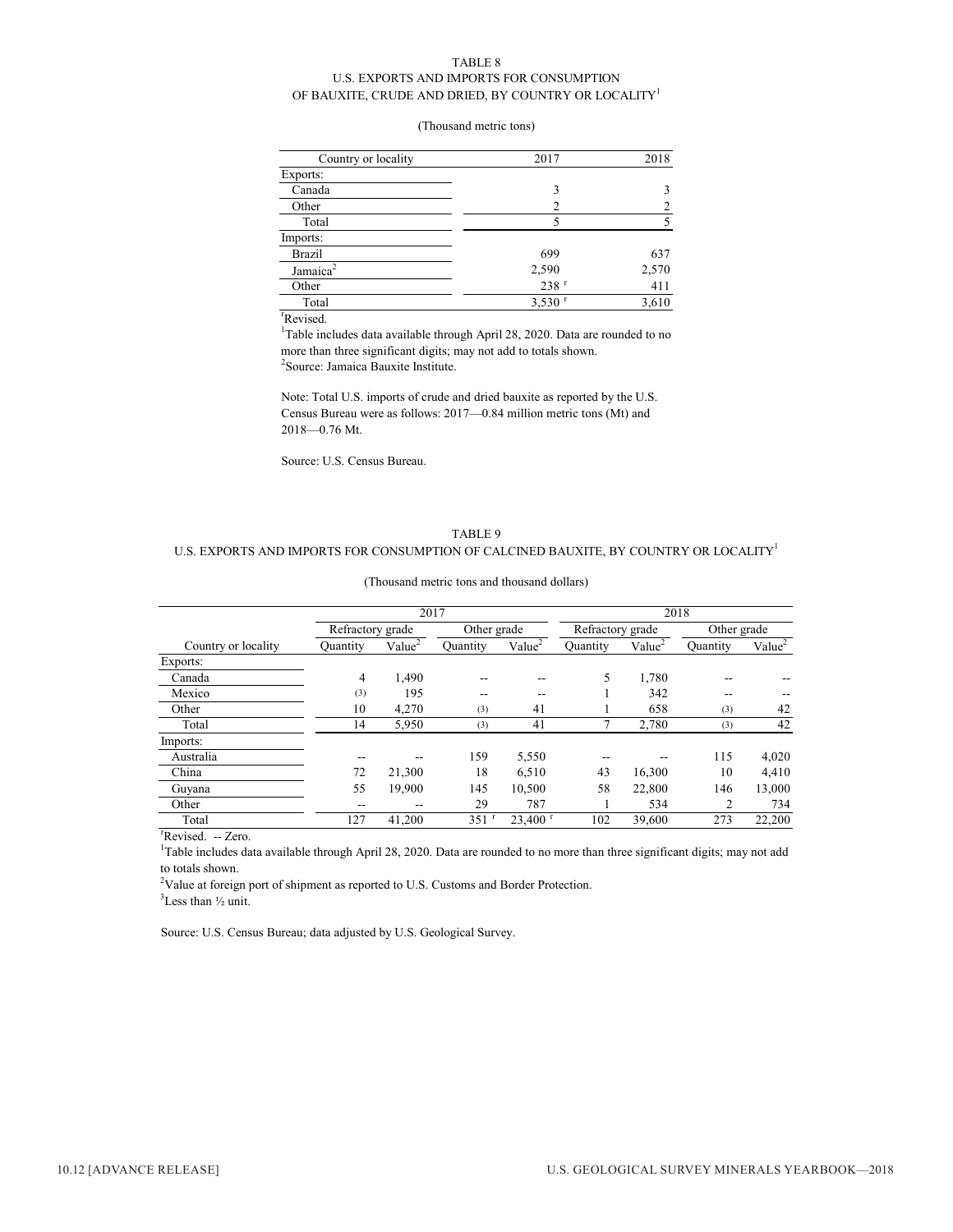#### TABLE 10 U.S. EXPORTS AND IMPORTS FOR CONSUMPTION OF ALUMINA, BY COUNTRY OR LOCALITY<sup>1</sup>

(Thousand metric tons, calcined equivalent, and thousand dollars)

|                             | 2017              |                        | 2018     |                    |  |
|-----------------------------|-------------------|------------------------|----------|--------------------|--|
| Country or locality         | Quantity          | $Value^2$              | Quantity | Value <sup>2</sup> |  |
| Exports:                    |                   |                        |          |                    |  |
| Canada                      | 36                | $36,500$ <sup>r</sup>  | 34       | 41,600             |  |
| China                       | 17                | 40.400                 | 26       | 46,700             |  |
| Iceland                     | 63                | 20,500                 | (3)      | 58                 |  |
| India                       | 33                | 15,200                 | 9        | 13,900             |  |
| Mexico                      | 48                | 41,200                 | 59       | 58,100             |  |
| Netherlands                 | 95                | 44,100                 | 29       | 30,200             |  |
| Norway                      | (3)               | 316                    | 26       | 15,300             |  |
| Russia                      | 90                | 28,200                 | (3)      | 1,120              |  |
| <b>United Arab Emirates</b> | 33                | 11,500                 | 1        | 1,590              |  |
| Venezuela                   | 21                | 7,150                  | 56       | 29,100             |  |
| Other                       | $45$ <sup>r</sup> | 152,000 r              | 48       | 155,000            |  |
| Total                       | 481 <sup>r</sup>  | 397,000 r              | 288      | 393,000            |  |
| Imports:                    |                   |                        |          |                    |  |
| Australia                   | 392               | 136,000                | 293      | 145,000            |  |
| <b>Brazil</b>               | 543               | 215,000                | 858      | 421,000            |  |
| Canada                      | 90                | 64,300                 | 89       | 61,100             |  |
| China                       | 38                | 43,100                 | 40       | 52,300             |  |
| France                      | 20                | 35,300                 | 21       | 40,800             |  |
| Germany                     | 51                | 92,200                 | 48       | 108,000            |  |
| India                       | 8                 | 6,160                  | 10       | 8,040              |  |
| Jamaica <sup>4</sup>        | 169               | 62,700                 | 141      | 52,300             |  |
| Other                       | $22^r$            | $66,100$ <sup>r</sup>  | 28       | 67,900             |  |
| Total                       | 1,330             | $721,000$ <sup>r</sup> | 1,530    | 956,000            |  |

r Revised.

<sup>1</sup>Table includes data available through April 28, 2020. Data are rounded to no

more than three significant digits; may not add to totals shown. 2 Value at foreign port of shipment as reported to U.S. Customs and Border Protection.

 $3$ Less than  $\frac{1}{2}$  unit.

4 Source: Jamaica Bauxite Institute.

Source: U.S. Census Bureau.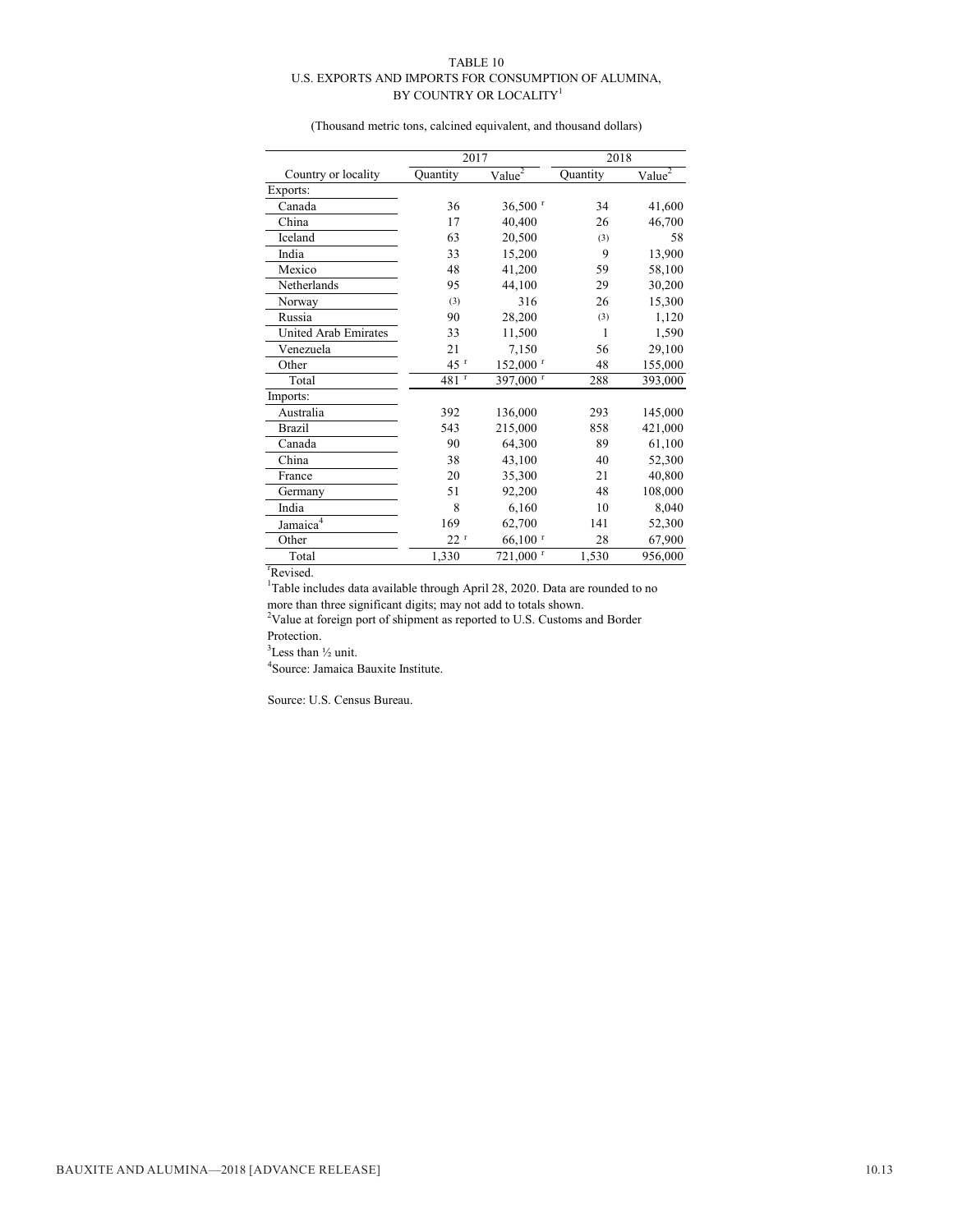#### TABLE 11 BAUXITE: WORLD PRODUCTION, BY COUNTRY OR LOCALITY  ${}^{\rm l}$

#### (Thousand metric tons)

| Country or locality            | 2014     | 2015                  | 2016                 | 2017                   | 2018                  |
|--------------------------------|----------|-----------------------|----------------------|------------------------|-----------------------|
| Australia                      | 78,631 r | 80,909 r              | 83,517               | 89,421 <sup>r</sup>    | $86,400^{\circ}$      |
| Bosnia and Herzegovina         | 605      | 787                   | 641                  | $700$ <sup>r</sup>     | 700 <sup>e</sup>      |
| Brazil, dry basis              | 36,308   | 37,057                | 39,244               | 38,123 <sup>r</sup>    | $29,000$ $e$          |
| China                          | 59,200   | $60,000$ r, e         | $60,800$ r, e        | $62,000$ r, e          | 79,000 °              |
| Dominican Republic             | 1,446    | 1,724                 | 7                    |                        | $\sim$ e              |
| Fiji <sup>e</sup>              | 376      | $121$ <sup>r</sup>    | 117r                 | 60 <sup>r</sup>        | 60                    |
| Ghana                          | 906      | 1,026                 | $1,144$ <sup>r</sup> | $1,477$ <sup>r</sup>   | $1,500$ $\degree$     |
| $Greeze^2$                     | 1,873    | 1,832                 | $1,880$ <sup>r</sup> | $1,927$ <sup>r</sup>   | $2,100$ $^{\circ}$    |
| Guinea, dry basis <sup>2</sup> | 17,258   | $16,303$ <sup>r</sup> | 31,500               | 46,160                 | $57{,}000$ $^{\circ}$ |
| Guyana, dry basis              | 1,602    | 1,498                 | $1,480$ <sup>r</sup> | $1,481$ <sup>r</sup>   | $1,500$ $\degree$     |
| Hungary                        | 14       | 8                     | 17                   | 1 <sup>r</sup>         | 1 <sup>e</sup>        |
| India                          | 22,636   | 27,757                | 23,886               | $22,803$ <sup>r</sup>  | 23,000 e              |
| Indonesia                      | 2,555    | 472                   | 1,400                | 2,900 °                | $11{,}000$ $^{\circ}$ |
| $\overline{\text{tran}^2}$     | 748      | 862                   | 766r                 | $735$ <sup>r</sup>     | 700 <sup>e</sup>      |
| Jamaica, dry basis             | 9,677    | 9,629                 | 8,540                | 8,245                  | 10,058                |
| Kazakhstan                     | 4,516    | 4,683                 | 4,801                | 4,846 $r$              | 4,800 °               |
| Malaysia                       | 3,665    | 35,000 $^{\circ}$     | $3,000$ $^{\circ}$   | 2,000 °                | 500 <sup>e</sup>      |
| Montenegro                     | 155      | 50                    | $667$ <sup>r</sup>   | 928 <sup>r</sup>       | 900 <sup>e</sup>      |
| Mozambique                     | 3        | 5                     | 1                    | 3 <sup>r</sup>         | 5e                    |
| Pakistan                       | 30       | 31                    | 90                   | $104$ <sup>r</sup>     | 100 <sup>e</sup>      |
| Russia                         | 6,293    | 5,900                 | 5,431                | 5,523                  | 5,651                 |
| Saudi Arabia                   | 1,096    | 1,148                 | 3,843                | $3,708$ <sup>r</sup>   | 3,885                 |
| Sierra Leone                   | 1,161    | 1,334                 | 1,369                | 1,788                  | $2,000$ $\degree$     |
| Solomon Islands                |          | 292                   | 238                  | 1,503                  | 1,609                 |
| Suriname                       | 2,708    | 1,600                 |                      | --                     |                       |
| Tanzania                       | 26       | 26e                   | 73r                  | 12 <sup>r</sup>        | 25 <sup>e</sup>       |
| Turkey                         | 1,091    | 1,050                 | $1,000$ <sup>r</sup> | $941$ <sup>r</sup>     | $1,000$ $^{\circ}$    |
| <b>United States</b>           | W        | W                     | W                    | W                      | W                     |
| Venezuela                      | 2,346    | 992                   | 909 r                | 550 r.e                | $\sim$ e              |
| Vietnam <sup>e</sup>           | 1,090    | 1,150                 | $1,420$ <sup>r</sup> | $2,700$ <sup>r</sup>   | 4,100                 |
| Total                          | 258,000  | 293,000 r             | 278,000 r            | $301,000$ <sup>r</sup> | 327,000               |

<sup>e</sup>Estimated. <sup>r</sup>Revised. W Withheld to avoid disclosing company propriety data. -- Zero.

<sup>1</sup>Table includes data available through June 17, 2019. All data are reported unless otherwise noted. Totals and estimated data are rounded to no more than three significant digits; may not add to totals shown.

 ${}^{2}$ Dry bauxite equivalent of crude ore.